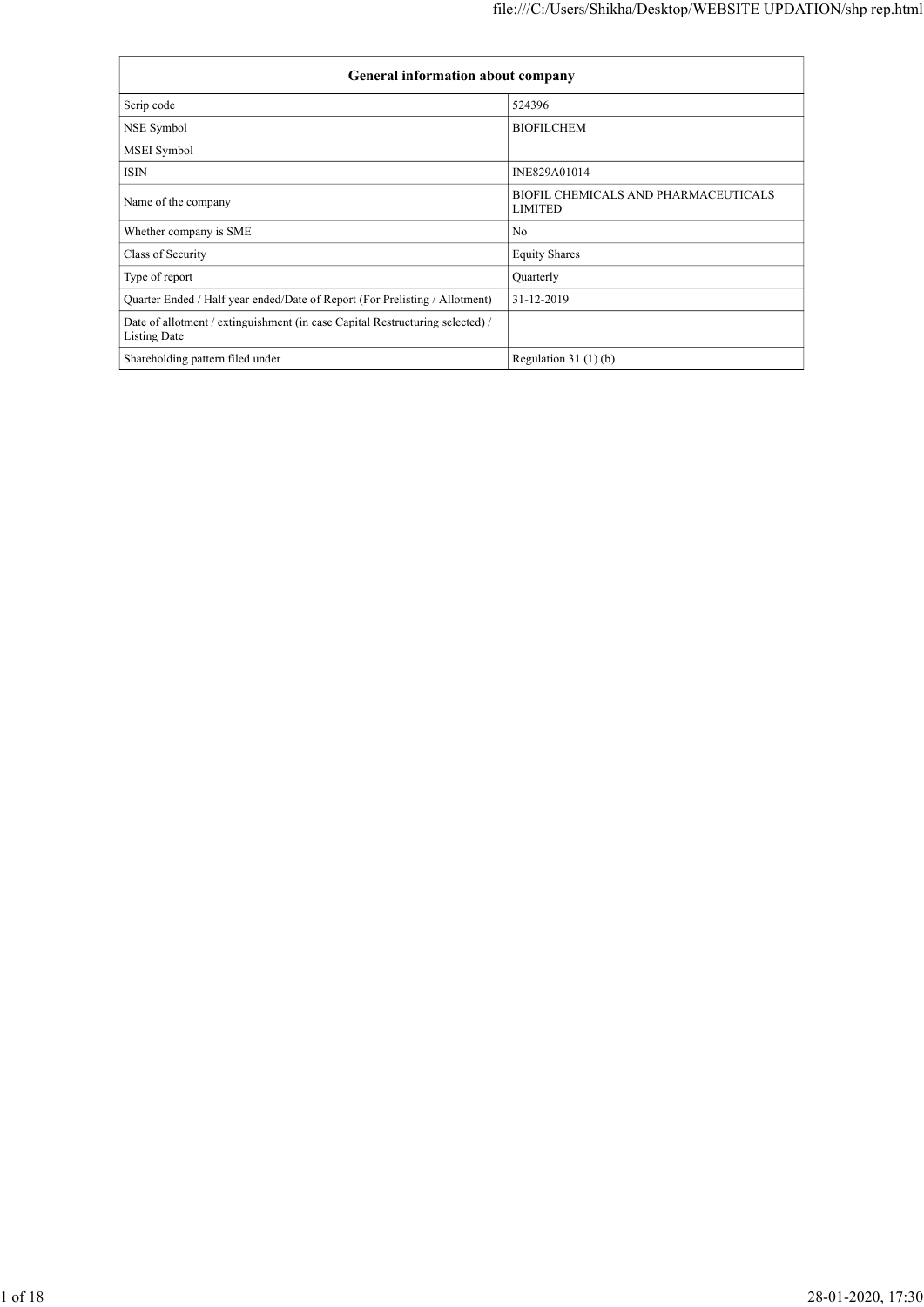|                                  |                                                                                           |                    | file:///C:/Users/Shikha/Desktop/WEBSITE UPDATION/shp rep.html |                |                  |
|----------------------------------|-------------------------------------------------------------------------------------------|--------------------|---------------------------------------------------------------|----------------|------------------|
|                                  |                                                                                           |                    |                                                               |                |                  |
|                                  |                                                                                           |                    |                                                               |                |                  |
|                                  |                                                                                           | <b>Declaration</b> |                                                               |                |                  |
| Sr.                              |                                                                                           |                    | Promoter and                                                  | Public         | Non Promoter-Non |
| No.                              | Particular                                                                                | Yes/No             | Promoter Group                                                | shareholder    | Public           |
| $\mathbf{1}$                     | Whether the Listed Entity has issued any partly paid up<br>shares?                        | N <sub>o</sub>     | No                                                            | N <sub>o</sub> | N <sub>o</sub>   |
|                                  | Whether the Listed Entity has issued any Convertible<br>Securities?                       | No                 | No                                                            | No             | No               |
| $\sqrt{2}$                       |                                                                                           |                    |                                                               |                |                  |
|                                  | Whether the Listed Entity has issued any Warrants?                                        | N <sub>o</sub>     | N <sub>o</sub>                                                | N <sub>o</sub> | No               |
| $\mathfrak{Z}$<br>$\overline{4}$ | Whether the Listed Entity has any shares against which<br>depository receipts are issued? | No                 | No                                                            | No             | No               |
| $\mathfrak{S}$                   | Whether the Listed Entity has any shares in locked-in?                                    | Yes                | Yes                                                           | Yes            | No               |
| $\sqrt{6}$                       | Whether any shares held by promoters are pledge or<br>otherwise encumbered?               | $\rm No$           | No                                                            |                |                  |
| $\overline{7}$                   | Whether company has equity shares with differential<br>voting rights?                     | No                 | $\rm No$                                                      | No             | $\rm No$         |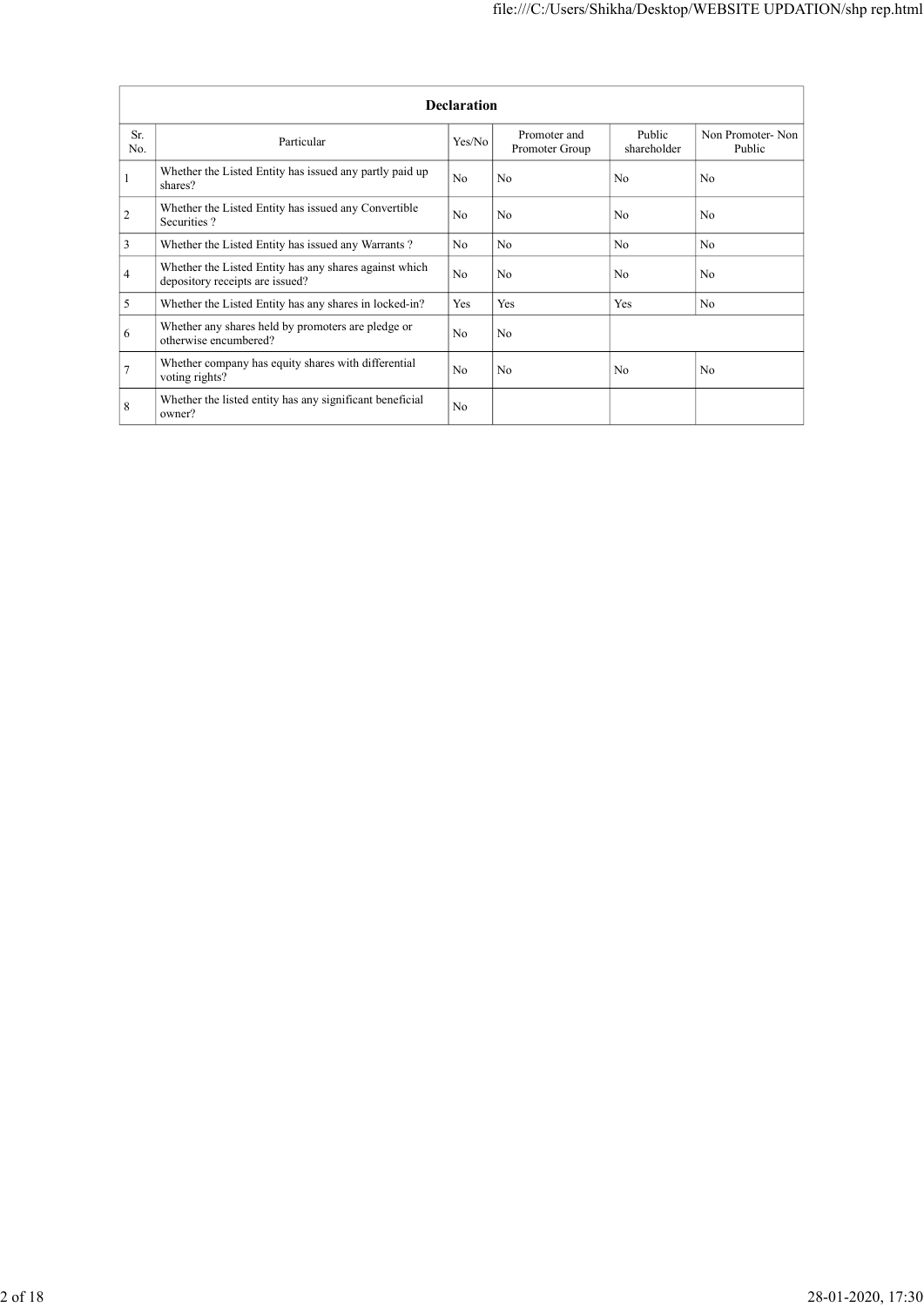|                         |                                    |                       |                                  |                           |                                      |                                                             | Table I - Summary Statement holding of specified securities |                                        |       |                                      |                       |
|-------------------------|------------------------------------|-----------------------|----------------------------------|---------------------------|--------------------------------------|-------------------------------------------------------------|-------------------------------------------------------------|----------------------------------------|-------|--------------------------------------|-----------------------|
|                         | Category of   Nos. Of              |                       | No. of<br>fully paid             | No. Of<br>Partly<br>paid- | No. Of<br>shares                     | Total nos.<br>shares held                                   | Shareholding as<br>a % of total no.<br>of shares            | class of securities (IX)               |       | Number of Voting Rights held in each |                       |
| Category<br>$\vert$ (I) | shareholder<br>(II)                | shareholders<br>(III) | up equity<br>shares<br>held (IV) | up<br>equity<br>shares    | underlying<br>Depository<br>Receipts | $ $ (VII) =<br>$\dot{(\text{IV})}$ + $(\text{V})$ +<br>(VI) | (calculated as<br>per SCRR,<br>$1957)$ (VIII) As            | No of Voting (XIV) Rights<br>Class eg: | Class |                                      | Total as a<br>$\%$ of |
|                         |                                    |                       |                                  | held<br>(V)               | (VI)                                 |                                                             | a $\%$ of<br>$(A+B+C2)$                                     | $\mathbf X$                            | eg:y  | Total                                | $(A+B+C)$             |
| (A)                     | Promoter &<br>Promoter<br>Group    | $15\,$                | 7618760                          |                           |                                      | 7618760                                                     | 46.82                                                       | 7618760                                |       | 7618760                              | 46.82                 |
| (B)                     | Public                             | 5823                  | 8655040                          |                           |                                      | 8655040                                                     | 53.18                                                       | 8655040                                |       | 8655040                              | 53.18                 |
| (C)                     | Non<br>Promoter-<br>Non Public     |                       |                                  |                           |                                      |                                                             |                                                             |                                        |       |                                      |                       |
| (C1)                    | Shares<br>underlying<br><b>DRs</b> |                       |                                  |                           |                                      |                                                             |                                                             |                                        |       |                                      |                       |
| (C2)                    | Shares held<br>by<br>Employee      |                       |                                  |                           |                                      |                                                             |                                                             |                                        |       |                                      |                       |
|                         | Trusts<br>Total                    | 5838                  | 16273800                         |                           |                                      | 16273800                                                    | $100\,$                                                     | 16273800                               |       | 16273800 100                         |                       |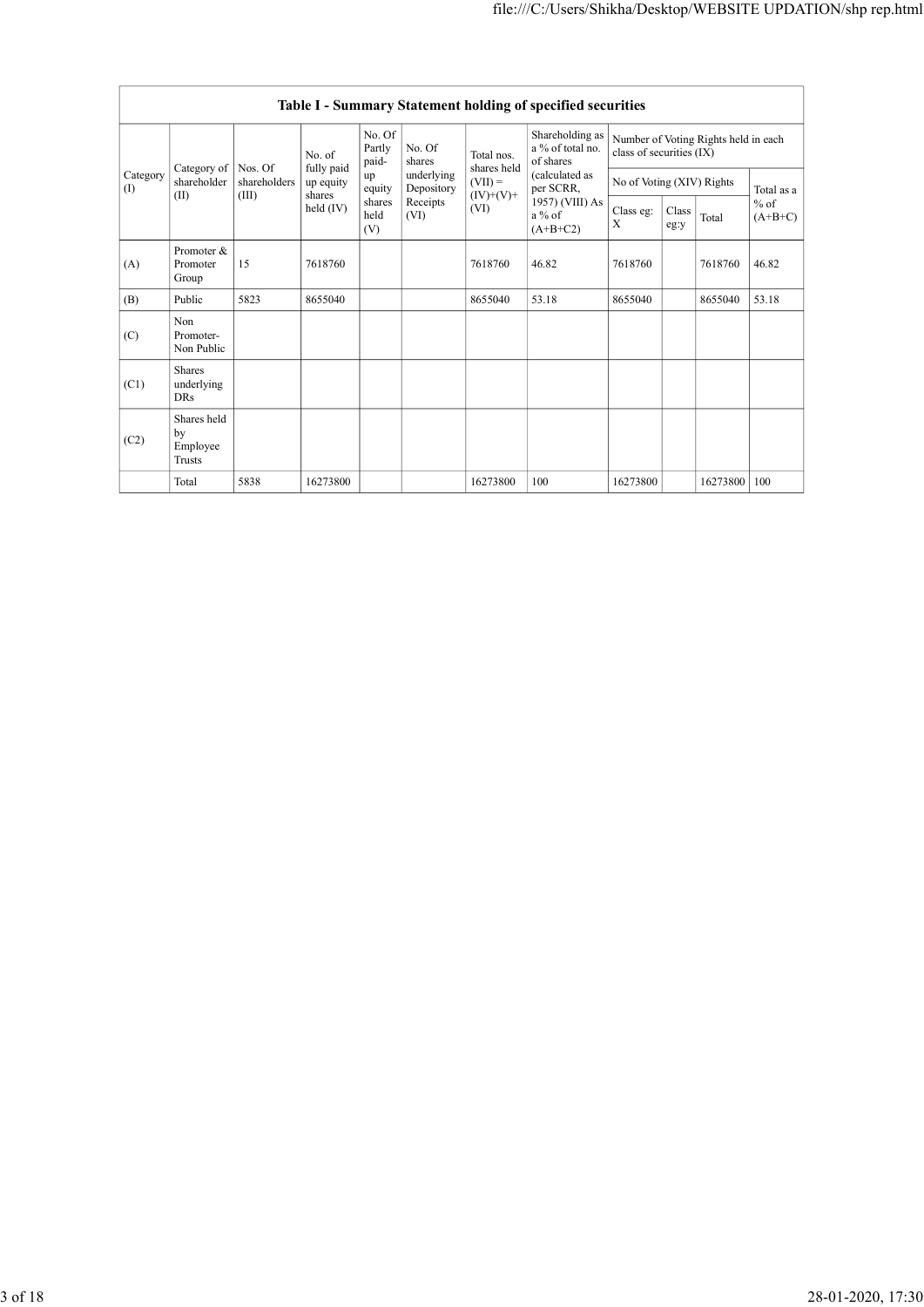|                 |                                         |                                               |                                               |                                                              | Table I - Summary Statement holding of specified securities                                                |                                        |                                                |                  |                                                    |                                       |
|-----------------|-----------------------------------------|-----------------------------------------------|-----------------------------------------------|--------------------------------------------------------------|------------------------------------------------------------------------------------------------------------|----------------------------------------|------------------------------------------------|------------------|----------------------------------------------------|---------------------------------------|
| Category<br>(I) | Category of<br>shareholder              | No. Of<br>Shares<br>Underlying<br>Outstanding | No. of<br>Shares<br>Underlying<br>Outstanding | No. Of<br>Shares<br>Underlying<br>Outstanding<br>convertible | Shareholding,<br>as a % assuming<br>full conversion<br>of convertible<br>securities (as a<br>percentage of | Number of<br>Locked in shares<br>(XII) |                                                | Shares<br>(XIII) | Number of<br>pledged or<br>otherwise<br>encumbered | Number of<br>equity shares<br>held in |
|                 | (II)                                    | convertible<br>securities<br>(X)              | Warrants<br>$(X_i)$                           | securities and<br>No. Of<br>Warrants (Xi)<br>(a)             | diluted share<br>capital) (XI)=<br>$(VII)+(X)$ As a<br>% of $(A+B+C2)$                                     | No. (a)                                | As a $\%$<br>of total<br>Shares<br>held<br>(b) | No.<br>(a)       | As a $\%$<br>of total<br>Shares<br>held<br>(b)     | dematerialized<br>form $(XIV)$        |
| (A)             | Promoter &<br>Promoter<br>Group         |                                               |                                               |                                                              | 46.82                                                                                                      | 3437750 45.12                          |                                                |                  |                                                    | 7618760                               |
| (B)             | Public                                  |                                               |                                               |                                                              | 53.18                                                                                                      | 2700800 31.2                           |                                                |                  |                                                    | 7548230                               |
| (C)             | Non<br>Promoter-<br>Non Public          |                                               |                                               |                                                              |                                                                                                            |                                        |                                                |                  |                                                    |                                       |
| (C1)            | Shares<br>underlying<br><b>DRs</b>      |                                               |                                               |                                                              |                                                                                                            |                                        |                                                |                  |                                                    |                                       |
| (C2)            | Shares held<br>by<br>Employee<br>Trusts |                                               |                                               |                                                              |                                                                                                            |                                        |                                                |                  |                                                    |                                       |
|                 | Total                                   |                                               |                                               |                                                              | 100                                                                                                        | 6138550 37.72                          |                                                |                  |                                                    | 15166990                              |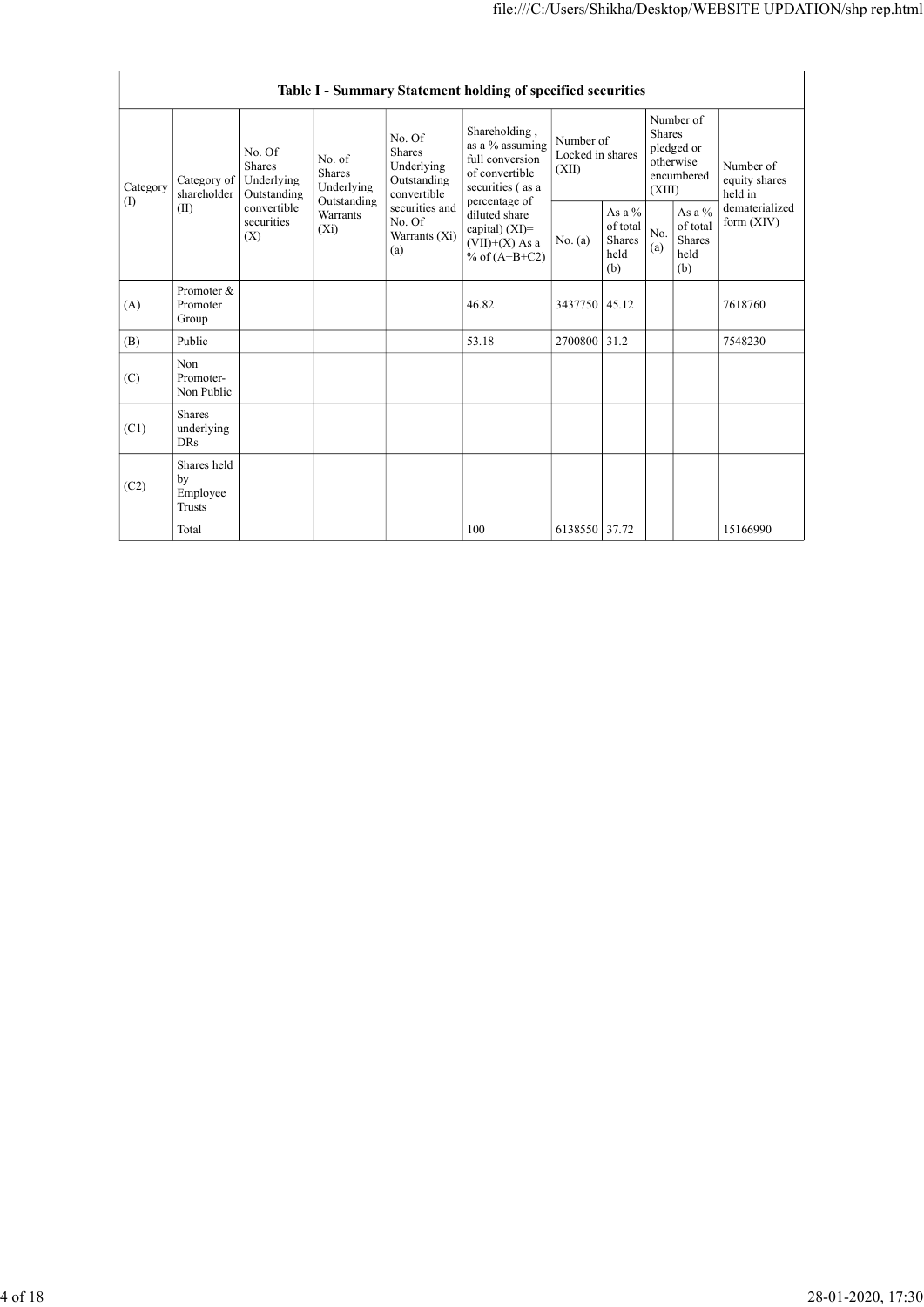|                                                                                               |                                                                                                                     |                       |                                  |                                                      |                                              |                                          | file:///C:/Users/Shikha/Desktop/WEBSITE UPDATION/shp rep.html               |                |                                                                  |              |                                              |
|-----------------------------------------------------------------------------------------------|---------------------------------------------------------------------------------------------------------------------|-----------------------|----------------------------------|------------------------------------------------------|----------------------------------------------|------------------------------------------|-----------------------------------------------------------------------------|----------------|------------------------------------------------------------------|--------------|----------------------------------------------|
|                                                                                               | Table II - Statement showing shareholding pattern of the Promoter and Promoter Group                                |                       |                                  |                                                      |                                              |                                          |                                                                             |                |                                                                  |              |                                              |
|                                                                                               | Category & Name   Nos. Of                                                                                           |                       | No. of<br>fully paid             | No.<br>$\mathop{\rm Of}\nolimits$<br>Partly<br>paid- | No. Of<br>shares                             | Total nos.<br>shares                     | Shareholding<br>as a $\%$ of<br>total no. of<br>shares                      |                | Number of Voting Rights held in<br>each class of securities (IX) |              | Total                                        |
| Sr.                                                                                           | of the<br>Shareholders (I)                                                                                          | shareholders<br>(III) | up equity<br>shares<br>held (IV) | $\rm up$<br>equity<br>shares<br>held<br>(V)          | underlying<br>Depository<br>Receipts<br>(VI) | held (VII)<br>$=$<br>$(IV)+(V)+$<br>(VI) | (calculated<br>as per SCRR,<br>$1957)$ (VIII)<br>As a $\%$ of<br>$(A+B+C2)$ | Class eg:<br>X | No of Voting (XIV) Rights<br>$\rm Class$<br>Total<br>eg:y        |              | as a $\%$<br>of<br>Total<br>Voting<br>rights |
| $\mathbf A$                                                                                   | Table II - Statement showing shareholding pattern of the Promoter and Promoter Group                                |                       |                                  |                                                      |                                              |                                          |                                                                             |                |                                                                  |              |                                              |
| (1)                                                                                           | Indian                                                                                                              |                       |                                  |                                                      |                                              |                                          |                                                                             |                |                                                                  |              |                                              |
| (a)                                                                                           | Individuals/Hindu<br>undivided Family                                                                               | 12                    | 3304560                          |                                                      |                                              | 3304560                                  | 20.31                                                                       | 3304560        |                                                                  | 3304560      | 20.31                                        |
| (d)                                                                                           | Any Other<br>(specify)                                                                                              | 3                     | 4314200                          |                                                      |                                              | 4314200                                  | 26.51                                                                       | 4314200        |                                                                  | 4314200      | 26.51                                        |
| Sub-Total<br>(A)(1)                                                                           |                                                                                                                     | 15                    | 7618760                          |                                                      |                                              | 7618760                                  | 46.82                                                                       | 7618760        |                                                                  | 7618760      | 46.82                                        |
| (2)                                                                                           | Foreign                                                                                                             |                       |                                  |                                                      |                                              |                                          |                                                                             |                |                                                                  |              |                                              |
| Total<br>Shareholding<br>of Promoter<br>and<br>Promoter<br>Group<br>$(A)=(A)$<br>$(1)+(A)(2)$ |                                                                                                                     | 15                    | 7618760                          |                                                      |                                              | 7618760                                  | 46.82                                                                       | 7618760        |                                                                  | 7618760      | 46.82                                        |
| B                                                                                             | Table III - Statement showing shareholding pattern of the Public shareholder                                        |                       |                                  |                                                      |                                              |                                          |                                                                             |                |                                                                  |              |                                              |
| (1)                                                                                           | Institutions                                                                                                        |                       |                                  |                                                      |                                              |                                          |                                                                             |                |                                                                  |              |                                              |
| $\left( \text{a}\right)$                                                                      | Mutual Funds                                                                                                        | $\mathbf{1}$          | 74000                            |                                                      |                                              | 74000                                    | 0.45                                                                        | 74000          | 74000                                                            |              | 0.45                                         |
| (f)                                                                                           | Financial<br>Institutions/<br>Banks                                                                                 | 7                     | 45490                            |                                                      |                                              | 45490                                    | 0.28                                                                        | 45490          | 45490                                                            |              | 0.28                                         |
| Sub-Total<br>(B)(1)                                                                           |                                                                                                                     | 8                     | 119490                           |                                                      |                                              | 119490                                   | 0.73                                                                        | 119490         |                                                                  | 119490       | $\vert 0.73 \vert$                           |
| (3)                                                                                           | Non-institutions                                                                                                    |                       |                                  |                                                      |                                              |                                          |                                                                             |                |                                                                  |              |                                              |
| (a(i))                                                                                        | Individuals -<br>i.Individual<br>shareholders<br>holding nominal<br>share capital up to<br>Rs. 2 lakhs.             | 5504                  | 3425611                          |                                                      |                                              | 3425611                                  | 21.05                                                                       | 3425611        |                                                                  | 3425611      | 21.05                                        |
| (a(ii))                                                                                       | Individuals - ii.<br>Individual<br>shareholders<br>holding nominal<br>share capital in<br>excess of Rs. 2<br>lakhs. | 16                    | 1341922                          |                                                      |                                              | 1341922                                  | 8.25                                                                        | 1341922        |                                                                  | 1341922      | 8.25                                         |
| (e)                                                                                           | Any Other<br>(specify)                                                                                              | 295                   | 3768017                          |                                                      |                                              | 3768017                                  | 23.15                                                                       | 3768017        |                                                                  | 3768017      | 23.15                                        |
| Sub-Total<br>(B)(3)                                                                           |                                                                                                                     | 5815                  | 8535550                          |                                                      |                                              | 8535550                                  | 52.45                                                                       | 8535550        |                                                                  | 8535550      | 52.45                                        |
| <b>Total Public</b><br>Shareholding<br>$(B)= (B)$<br>$(1)+(B)$<br>$(2)+(B)(3)$                |                                                                                                                     | 5823                  | 8655040                          |                                                      |                                              | 8655040                                  | 53.18                                                                       | 8655040        |                                                                  | 8655040      | 53.18                                        |
| $\mathbf C$                                                                                   | Table IV - Statement showing shareholding pattern of the Non Promoter- Non Public shareholder                       |                       |                                  |                                                      |                                              |                                          |                                                                             |                |                                                                  |              |                                              |
| Total (<br>$A+B+C2$ )                                                                         |                                                                                                                     | 5838                  | 16273800                         |                                                      |                                              | 16273800                                 | 100                                                                         | 16273800       |                                                                  | 16273800 100 |                                              |
| Total<br>$(A+B+C)$                                                                            |                                                                                                                     | 5838                  | 16273800                         |                                                      |                                              | 16273800                                 | 100                                                                         | 16273800       |                                                                  | 16273800 100 |                                              |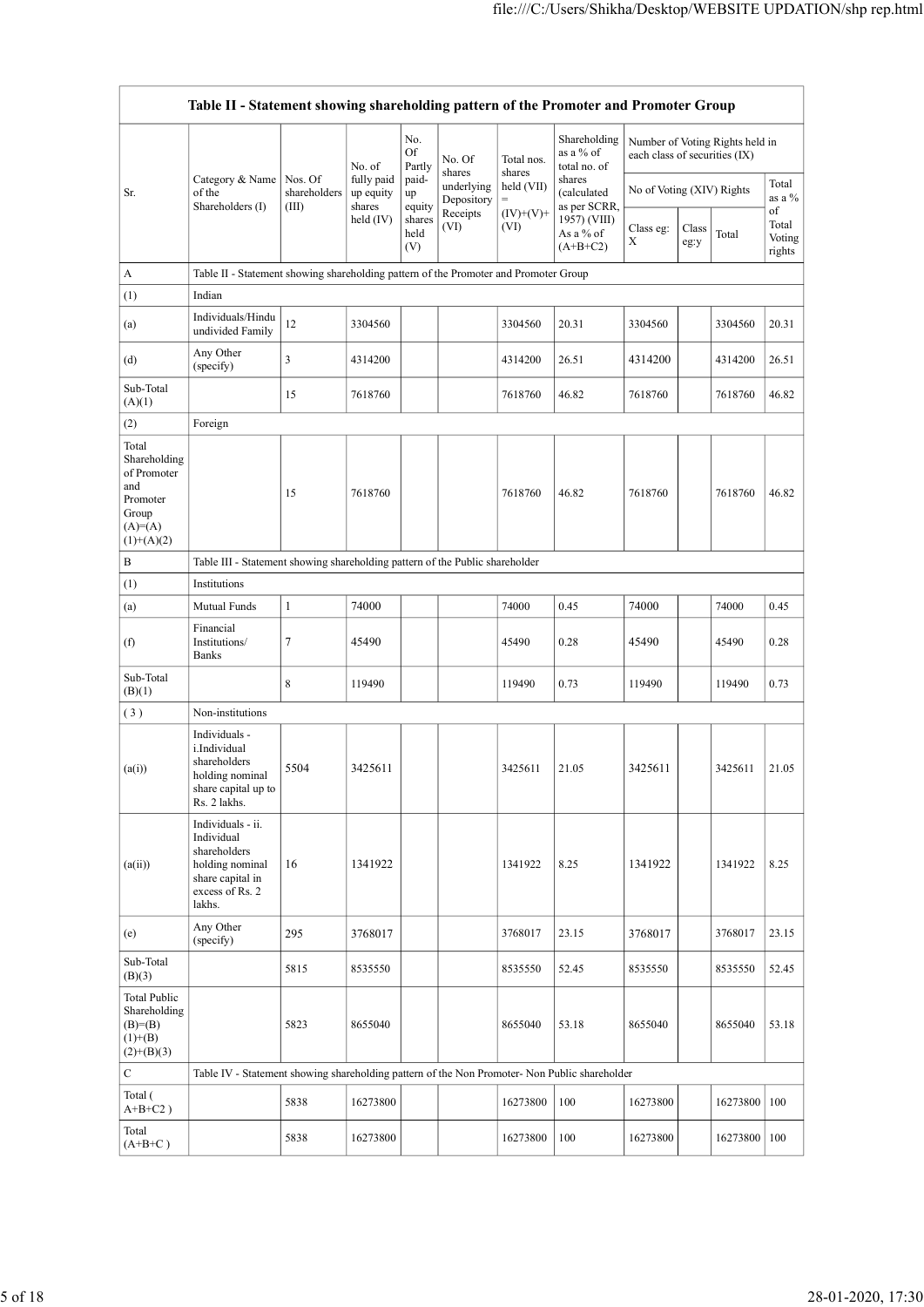|                                                                                         |                                                           |                                            |                                                                             | Table II - Statement showing shareholding pattern of the Promoter and Promoter Group                       |                                        |                                               |                  |                                                    |                                                         |
|-----------------------------------------------------------------------------------------|-----------------------------------------------------------|--------------------------------------------|-----------------------------------------------------------------------------|------------------------------------------------------------------------------------------------------------|----------------------------------------|-----------------------------------------------|------------------|----------------------------------------------------|---------------------------------------------------------|
| Sr.                                                                                     | No. Of Shares<br>Underlying<br>Outstanding<br>convertible | No. of Shares<br>Underlying<br>Outstanding | No. Of Shares<br>Underlying<br>Outstanding<br>convertible<br>securities and | Shareholding, as a<br>% assuming full<br>conversion of<br>convertible<br>securities (as a<br>percentage of | Number of<br>Locked in shares<br>(XII) |                                               | Shares<br>(XIII) | Number of<br>pledged or<br>otherwise<br>encumbered | Number of<br>equity shares<br>held in<br>dematerialized |
|                                                                                         | securities $(X)$                                          | Warrants (Xi)                              | No. Of<br>Warrants (Xi)<br>(a)                                              | diluted share<br>capital) (XI)=<br>$(VII)+(X)$ As a %<br>of $(A+B+C2)$                                     | No. (a)                                | As a $%$<br>of total<br>Shares<br>held<br>(b) | No.<br>(a)       | As a %<br>of total<br>Shares<br>held (b)           | form (XIV)                                              |
| A                                                                                       |                                                           |                                            |                                                                             | Table II - Statement showing shareholding pattern of the Promoter and Promoter Group                       |                                        |                                               |                  |                                                    |                                                         |
| (1)                                                                                     | Indian                                                    |                                            |                                                                             |                                                                                                            |                                        |                                               |                  |                                                    |                                                         |
| (a)                                                                                     |                                                           |                                            |                                                                             | 20.31                                                                                                      | $\mathbf{0}$                           | $\boldsymbol{0}$                              |                  |                                                    | 3304560                                                 |
| (d)<br>Sub-Total<br>(A)(1)                                                              |                                                           |                                            |                                                                             | 26.51<br>46.82                                                                                             | 3437750 79.68<br>3437750 45.12         |                                               |                  |                                                    | 4314200<br>7618760                                      |
| (2)                                                                                     | Foreign                                                   |                                            |                                                                             |                                                                                                            |                                        |                                               |                  |                                                    |                                                         |
| Total<br>Shareholding<br>of Promoter<br>and Promoter<br>Group $(A)=(A)$<br>$(1)+(A)(2)$ |                                                           |                                            |                                                                             | 46.82                                                                                                      | 3437750 45.12                          |                                               |                  |                                                    | 7618760                                                 |
| $\, {\bf B}$                                                                            |                                                           |                                            |                                                                             | Table III - Statement showing shareholding pattern of the Public shareholder                               |                                        |                                               |                  |                                                    |                                                         |
| (1)                                                                                     | Institutions                                              |                                            |                                                                             |                                                                                                            |                                        |                                               |                  |                                                    |                                                         |
| (a)                                                                                     |                                                           |                                            |                                                                             | 0.45                                                                                                       | $\mathbf{0}$                           | $\overline{0}$                                |                  |                                                    | $\mathbf{0}$                                            |
| (f)                                                                                     |                                                           |                                            |                                                                             | $0.28\,$                                                                                                   | $\mathbf{0}$                           | $\mathbf{0}$                                  |                  |                                                    | 32190                                                   |
| $\operatorname{Sub-Total}$<br>(B)(1)                                                    |                                                           |                                            |                                                                             | 0.73                                                                                                       | $\mathbf{0}$                           | $\boldsymbol{0}$                              |                  |                                                    | 32190                                                   |
| $(\sqrt{3})$                                                                            | Non-institutions                                          |                                            |                                                                             |                                                                                                            |                                        |                                               |                  |                                                    |                                                         |
| (a(i))                                                                                  |                                                           |                                            |                                                                             | 21.05                                                                                                      | $\mathbf{0}$                           | $\boldsymbol{0}$                              |                  |                                                    | 2706301                                                 |
| (a(ii))                                                                                 |                                                           |                                            |                                                                             | 8.25                                                                                                       | $\boldsymbol{0}$                       | $\overline{0}$                                |                  |                                                    | 1292222                                                 |
| $\left( \mathrm{e}\right)$                                                              |                                                           |                                            |                                                                             | 23.15                                                                                                      | 2700800 71.68                          |                                               |                  |                                                    | 3517517                                                 |
| $\operatorname{Sub-Total}$<br>(B)(3)                                                    |                                                           |                                            |                                                                             | 52.45                                                                                                      | 2700800 31.64                          |                                               |                  |                                                    | 7516040                                                 |
| <b>Total Public</b><br>Shareholding<br>$(B)=(B)(1)+(B)$<br>$(2)+(B)(3)$                 |                                                           |                                            |                                                                             | 53.18                                                                                                      | 2700800 31.2                           |                                               |                  |                                                    | 7548230                                                 |
| $\mathbf C$                                                                             |                                                           |                                            |                                                                             | Table IV - Statement showing shareholding pattern of the Non Promoter- Non Public shareholder              |                                        |                                               |                  |                                                    |                                                         |
| Total (<br>$A+B+C2$ )                                                                   |                                                           |                                            |                                                                             | 100                                                                                                        | 6138550 37.72                          |                                               |                  |                                                    | 15166990                                                |
| Total $(A+B+C)$                                                                         |                                                           |                                            |                                                                             | 100                                                                                                        | 6138550 37.72                          |                                               |                  |                                                    | 15166990                                                |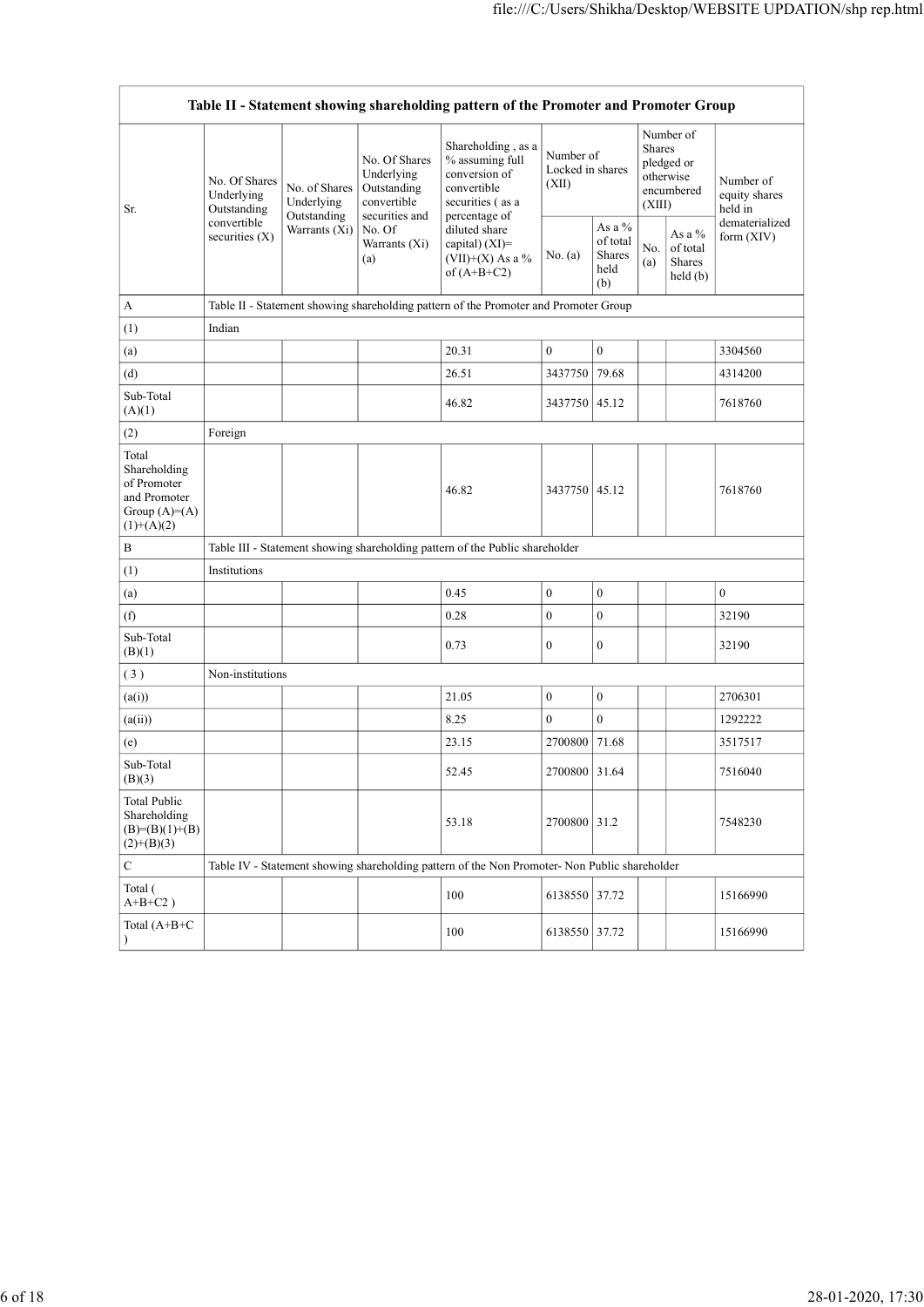|                                                                                                                                                                                             |                                   |                       |                                    |                      |                      | file:///C:/Users/Shikha/Desktop/WEBSITE UPDATION/shp rep.html |                  |
|---------------------------------------------------------------------------------------------------------------------------------------------------------------------------------------------|-----------------------------------|-----------------------|------------------------------------|----------------------|----------------------|---------------------------------------------------------------|------------------|
|                                                                                                                                                                                             |                                   |                       |                                    |                      |                      |                                                               |                  |
|                                                                                                                                                                                             |                                   |                       | Individuals/Hindu undivided Family |                      |                      |                                                               |                  |
| Searial No.                                                                                                                                                                                 | $\mathbf{1}$                      | $\overline{c}$        | $\overline{3}$                     | $\overline{4}$       | 5                    | 6                                                             | $\tau$           |
| Name of the<br>Shareholders (I)                                                                                                                                                             | <b>SMITESH</b><br>SANALAL<br>SHAH | <b>RAMESH</b><br>SHAH | ROMIL<br>SHAH                      | <b>KETAN</b><br>SHAH | <b>MEENA</b><br>SHAH | SANDEEP<br>SHAH                                               | TRUPTI<br>SHAH   |
| PAN (II)                                                                                                                                                                                    | AHCPS6090B                        | AHCPS6091A            | AYRPS6913K                         | AHCPS6094F           | AGTPS5736L           | AHCPS6095E                                                    | AGTPS5737M       |
| No. of fully paid<br>up equity shares<br>$\text{held}(\text{IV})$                                                                                                                           | 1082740                           | 793940                | 382550                             | 340800               | 140600               | 106600                                                        | 101750           |
| No. Of Partly paid-<br>up equity shares<br>held(V)                                                                                                                                          |                                   |                       |                                    |                      |                      |                                                               |                  |
| No. Of shares<br>underlying<br>Depository<br>Receipts (VI)                                                                                                                                  |                                   |                       |                                    |                      |                      |                                                               |                  |
| Total nos. shares<br>$\text{held (VII)} =$<br>$(IV)+(V)+(VI)$                                                                                                                               | 1082740                           | 793940                | 382550                             | 340800               | 140600               | 106600                                                        | 101750           |
| Shareholding as a<br>% of total no. of<br>shares (calculated<br>as per SCRR,<br>$1957)$ (VIII) As a<br>% of $(A+B+C2)$                                                                      | 6.65                              | 4.88                  | 2.35                               | 2.09                 | $0.86\,$             | $0.66\,$                                                      | 0.63             |
| Number of Voting Rights held in each class of securities (IX)                                                                                                                               |                                   |                       |                                    |                      |                      |                                                               |                  |
| Class eg: $X$                                                                                                                                                                               | 1082740                           | 793940                | 382550                             | 340800               | 140600               | 106600                                                        | 101750           |
| Class eg: $y$                                                                                                                                                                               |                                   |                       |                                    |                      |                      |                                                               |                  |
| Total<br>Total as a $\%$ of                                                                                                                                                                 | 1082740                           | 793940                | 382550                             | 340800               | 140600               | 106600                                                        | 101750           |
| Total Voting rights<br>No. Of Shares<br>Underlying                                                                                                                                          | 6.65                              | 4.88                  | 2.35                               | 2.09                 | 0.86                 | 0.66                                                          | 0.63             |
| Outstanding<br>convertible<br>securities (X)                                                                                                                                                |                                   |                       |                                    |                      |                      |                                                               |                  |
| No. of Shares<br>Underlying<br>Outstanding<br>Warrants (Xi)                                                                                                                                 |                                   |                       |                                    |                      |                      |                                                               |                  |
| No. Of Shares<br>Underlying<br>Outstanding<br>convertible<br>securities and No.<br>Of Warrants (Xi)<br>$\left( \mathbf{a}\right)$                                                           |                                   |                       |                                    |                      |                      |                                                               |                  |
| Shareholding, as a<br>$\%$ assuming full<br>conversion of<br>convertible<br>securities (as a<br>percentage of<br>diluted share<br>capital) (XI)=<br>$(VII)+(Xi)(a)$ As a<br>% of $(A+B+C2)$ | 6.65                              | 4.88                  | 2.35                               | 2.09                 | 0.86                 | $0.66\,$                                                      | 0.63             |
| Number of Locked in shares (XII)                                                                                                                                                            |                                   |                       |                                    |                      |                      |                                                               |                  |
| No. $(a)$                                                                                                                                                                                   | $\mathbf{0}$                      | $\boldsymbol{0}$      | $\boldsymbol{0}$                   | $\mathbf{0}$         | $\boldsymbol{0}$     | $\boldsymbol{0}$                                              | $\boldsymbol{0}$ |
| As a $\%$ of total<br>Shares held (b)                                                                                                                                                       | $\mathbf{0}$                      | $\mathbf{0}$          | $\mathbf{0}$                       | $\mathbf{0}$         | $\boldsymbol{0}$     | $\boldsymbol{0}$                                              | $\boldsymbol{0}$ |
| Number of Shares pledged or otherwise encumbered (XIII)                                                                                                                                     |                                   |                       |                                    |                      |                      |                                                               |                  |
| No. $(a)$<br>As a $\%$ of total<br>Shares held (b)                                                                                                                                          |                                   |                       |                                    |                      |                      |                                                               |                  |
| Number of equity<br>shares held in<br>dematerialized                                                                                                                                        | 1082740                           | 793940                | 382550                             | 340800               | 140600               | 106600                                                        | 101750           |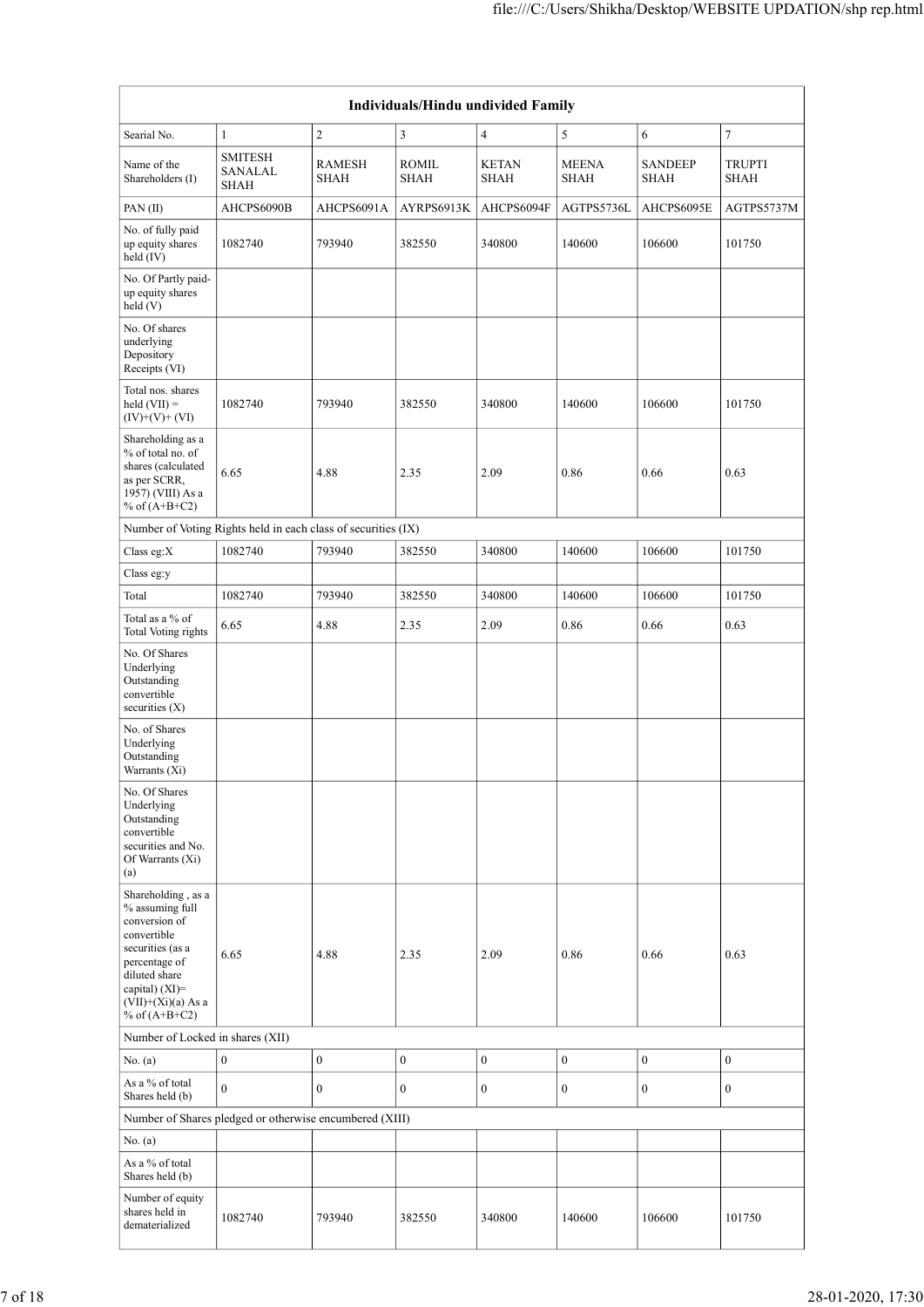|                                                |                |          |                   |                   | file:///C:/Users/Shikha/Desktop/WEBSITE UPDATION/shp rep.html |                   |                   |
|------------------------------------------------|----------------|----------|-------------------|-------------------|---------------------------------------------------------------|-------------------|-------------------|
|                                                |                |          |                   |                   |                                                               |                   |                   |
| form (XIV)                                     |                |          |                   |                   |                                                               |                   |                   |
| Reason for not providing PAN<br>Reason for not |                |          |                   |                   |                                                               |                   |                   |
|                                                |                |          |                   |                   |                                                               |                   |                   |
| providing PAN                                  |                |          |                   |                   |                                                               |                   |                   |
| Shareholder type                               | Promoter Group | Promoter | Promoter<br>Group | Promoter<br>Group | Promoter<br>Group                                             | Promoter<br>Group | Promoter<br>Group |
|                                                |                |          |                   |                   |                                                               |                   |                   |
|                                                |                |          |                   |                   |                                                               |                   |                   |
|                                                |                |          |                   |                   |                                                               |                   |                   |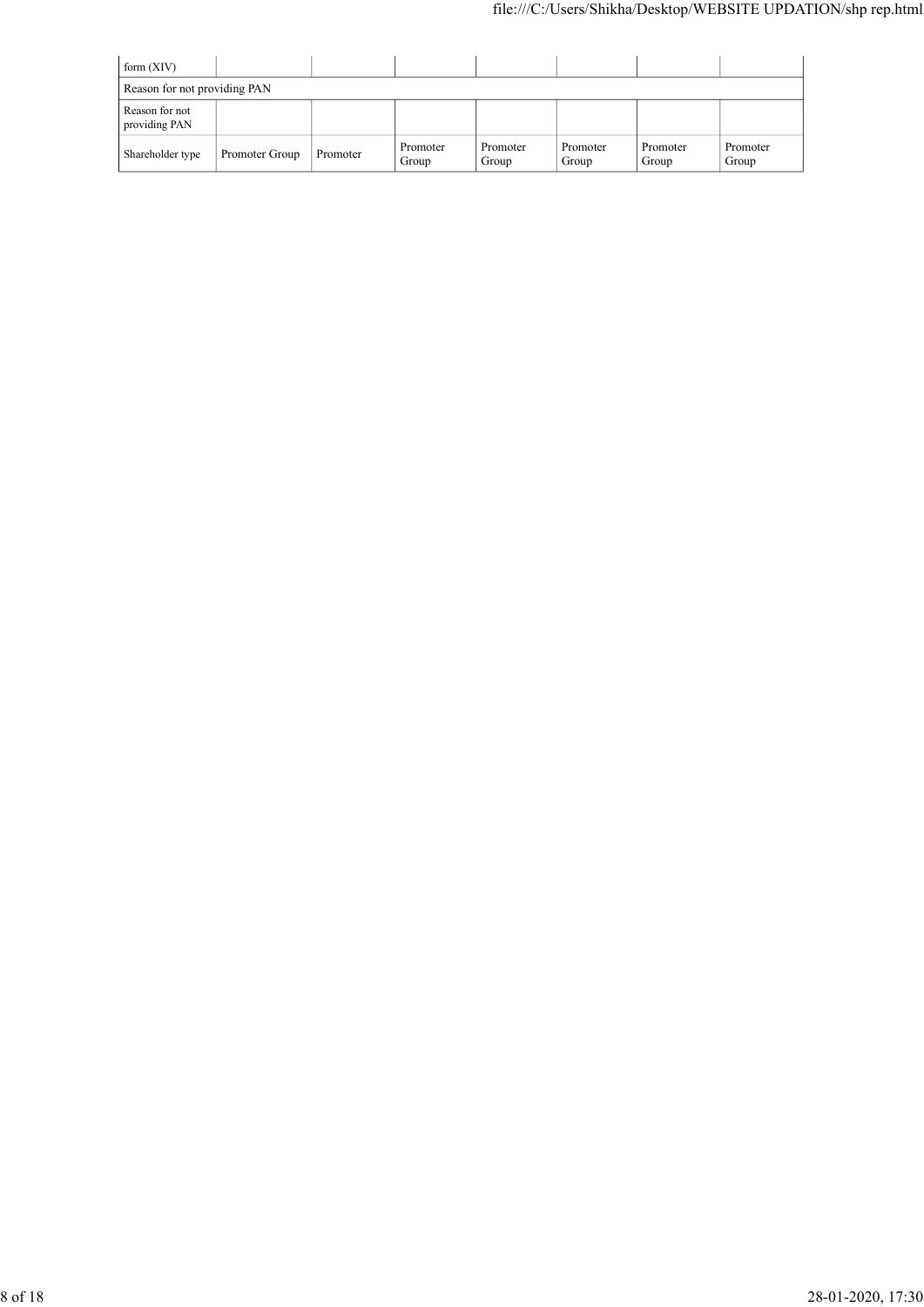|                                                                                                                                                                                             |                  |                  | Individuals/Hindu undivided Family |                   |                       |                       |
|---------------------------------------------------------------------------------------------------------------------------------------------------------------------------------------------|------------------|------------------|------------------------------------|-------------------|-----------------------|-----------------------|
| Searial No.                                                                                                                                                                                 | $\,8\,$          | 9                | $10\,$                             | $11\,$            | $12\,$                |                       |
| Name of the                                                                                                                                                                                 | <b>MEET SHAH</b> | <b>RITU SHAH</b> | ROHAN SHAH                         | <b>KIRAN SHAH</b> | PRAGNESH SHAH         | Click here to go back |
| Shareholders (I)<br>PAN(II)                                                                                                                                                                 | CNCPS6749B       | BESPS1134L       | CPSPS6270K                         | AGTPS5149K        | $\mathrm{AHCPS6086K}$ | Total                 |
| No. of fully paid<br>up equity shares<br>$\text{held}(\text{IV})$                                                                                                                           | 87200            | 87100            | 65500                              | 63100             | 52680                 | 3304560               |
| No. Of Partly paid-<br>up equity shares<br>$\text{held}(V)$                                                                                                                                 |                  |                  |                                    |                   |                       |                       |
| No. Of shares<br>underlying<br>Depository<br>Receipts (VI)                                                                                                                                  |                  |                  |                                    |                   |                       |                       |
| Total nos. shares<br>$\text{held (VII)} =$<br>$(IV)+(V)+(VI)$                                                                                                                               | 87200            | 87100            | 65500                              | 63100             | 52680                 | 3304560               |
| $\begin{array}{c} \mbox{Shareholding as a}\\ \mbox{``6 of total no. of} \end{array}$<br>shares (calculated<br>as per SCRR,<br>1957) (VIII) As a<br>$%$ of (A+B+C2)                          | 0.54             | 0.54             | $0.4\,$                            | 0.39              | 0.32                  | 20.31                 |
| Number of Voting Rights held in each class of securities (IX)                                                                                                                               |                  |                  |                                    |                   |                       |                       |
| Class eg: $X$                                                                                                                                                                               | 87200            | 87100            | 65500                              | 63100             | 52680                 | 3304560               |
| Class eg: $y$<br>Total                                                                                                                                                                      | 87200            | 87100            | 65500                              | 63100             | 52680                 | 3304560               |
| Total as a $\%$ of<br>Total Voting rights                                                                                                                                                   | 0.54             | 0.54             | $0.4\,$                            | 0.39              | 0.32                  | 20.31                 |
| No. Of Shares<br>Underlying<br>Outstanding<br>convertible<br>securities (X)                                                                                                                 |                  |                  |                                    |                   |                       |                       |
| No. of Shares<br>Underlying<br>Outstanding<br>Warrants (Xi)                                                                                                                                 |                  |                  |                                    |                   |                       |                       |
| No. Of Shares<br>Underlying<br>Outstanding<br>convertible<br>securities and No.<br>Of Warrants (Xi)<br>$\left( \mathbf{a}\right)$                                                           |                  |                  |                                    |                   |                       |                       |
| Shareholding, as a<br>$\%$ assuming full<br>conversion of<br>convertible<br>securities (as a<br>percentage of<br>diluted share<br>capital) (XI)=<br>$(VII)+(Xi)(a)$ As a<br>% of $(A+B+C2)$ | 0.54             | 0.54             | $0.4\,$                            | 0.39              | 0.32                  | 20.31                 |
| Number of Locked in shares (XII)                                                                                                                                                            |                  |                  |                                    |                   |                       |                       |
| No. $(a)$                                                                                                                                                                                   | $\boldsymbol{0}$ | $\boldsymbol{0}$ | $\boldsymbol{0}$                   | $\boldsymbol{0}$  | $\boldsymbol{0}$      | $\boldsymbol{0}$      |
| As a $\%$ of total<br>Shares held (b)                                                                                                                                                       | $\boldsymbol{0}$ | $\mathbf{0}$     | $\boldsymbol{0}$                   | $\mathbf{0}$      | $\bf{0}$              | $\boldsymbol{0}$      |
| Number of Shares pledged or otherwise encumbered (XIII)                                                                                                                                     |                  |                  |                                    |                   |                       |                       |
| No. $(a)$<br>As a $\%$ of total<br>Shares held (b)                                                                                                                                          |                  |                  |                                    |                   |                       |                       |
|                                                                                                                                                                                             |                  |                  |                                    |                   |                       |                       |
| Number of equity<br>shares held in<br>$\rm dematerialized$<br>form (XIV)                                                                                                                    | 87200            | 87100            | 65500                              | 63100             | 52680                 | 3304560               |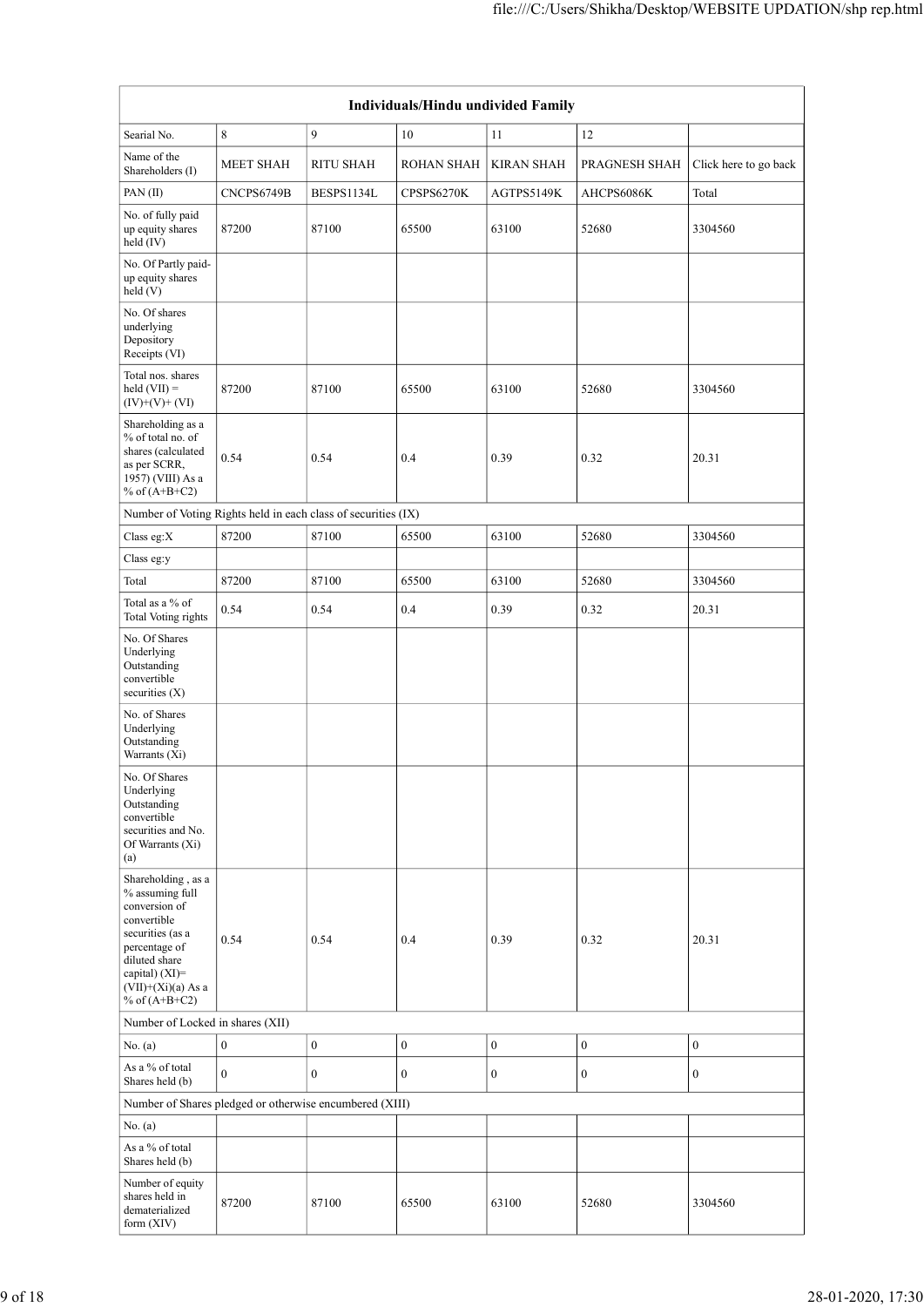|                                 |                |                |                |                |                | file:///C:/Users/Shikha/Desktop/WEBSITE UPDATION/shp rep.html |
|---------------------------------|----------------|----------------|----------------|----------------|----------------|---------------------------------------------------------------|
|                                 |                |                |                |                |                |                                                               |
|                                 |                |                |                |                |                |                                                               |
| Reason for not providing PAN    |                |                |                |                |                |                                                               |
| Reason for not<br>providing PAN |                |                |                |                |                |                                                               |
| Shareholder type                | Promoter Group | Promoter Group | Promoter Group | Promoter Group | Promoter Group |                                                               |
|                                 |                |                |                |                |                |                                                               |
|                                 |                |                |                |                |                |                                                               |
|                                 |                |                |                |                |                |                                                               |
|                                 |                |                |                |                |                |                                                               |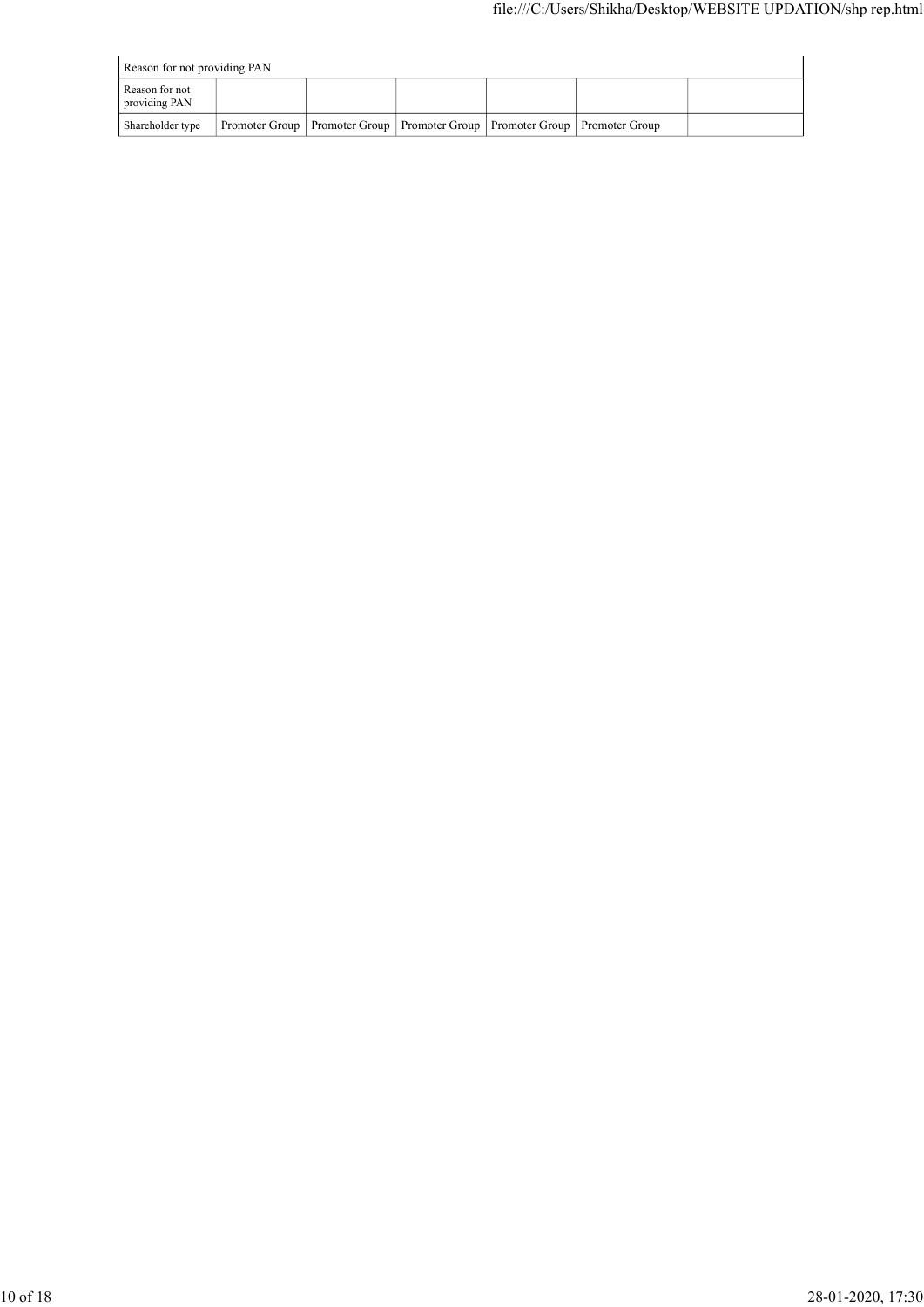|                                                                                                                                                                                          |                                                                  |                                                                | file:///C:/Users/Shikha/Desktop/WEBSITE UPDATION/shp rep.html |                          |
|------------------------------------------------------------------------------------------------------------------------------------------------------------------------------------------|------------------------------------------------------------------|----------------------------------------------------------------|---------------------------------------------------------------|--------------------------|
|                                                                                                                                                                                          |                                                                  |                                                                |                                                               |                          |
|                                                                                                                                                                                          |                                                                  | Any Other (specify)                                            |                                                               |                          |
| Searial No.                                                                                                                                                                              | $\mathbf{1}$                                                     | 2                                                              | $\mathbf{3}$                                                  |                          |
| Category                                                                                                                                                                                 | <b>Bodies Corporate</b>                                          | <b>Bodies Corporate</b>                                        | <b>Bodies Corporate</b>                                       | Click here to<br>go back |
| Name of the<br>Shareholders (I)                                                                                                                                                          | <b>SCOPE FINANCE</b><br><b>COMPANY PRIVATE</b><br><b>LIMITED</b> | MID (INDIA)<br>PHARMACEUTICALS PVT LTD   SALES PRIVATE LIMITED | <b>CYANO FINANCE AND</b>                                      |                          |
| PAN(II)                                                                                                                                                                                  | AACCS3082P                                                       | AABCM1880G                                                     | AABCC8912F                                                    | Total                    |
| No. of the<br>Shareholders (I)                                                                                                                                                           | 1                                                                |                                                                |                                                               | 3                        |
| No. of fully paid<br>up equity shares<br>$\text{held} (IV)$                                                                                                                              | 2262500                                                          | 1175250                                                        | 876450                                                        | 4314200                  |
| No. Of Partly paid-<br>up equity shares<br>held $(V)$                                                                                                                                    |                                                                  |                                                                |                                                               |                          |
| No. Of shares<br>underlying<br>Depository<br>Receipts (VI)                                                                                                                               |                                                                  |                                                                |                                                               |                          |
| Total nos. shares<br>$\text{held (VII)} =$<br>$(IV)+(V)+(VI)$                                                                                                                            | 2262500                                                          | 1175250                                                        | 876450                                                        | 4314200                  |
| Shareholding as a<br>$\%$ of total no. of<br>shares (calculated<br>as per SCRR,<br>1957) (VIII) As a<br>% of $(A+B+C2)$                                                                  | 13.9                                                             | 7.22                                                           | 5.39                                                          | 26.51                    |
|                                                                                                                                                                                          | Number of Voting Rights held in each class of securities (IX)    |                                                                |                                                               |                          |
| Class eg: $\mathbf X$                                                                                                                                                                    | 2262500                                                          | 1175250                                                        | 876450                                                        | 4314200                  |
| $\rm Class$ eg:y                                                                                                                                                                         |                                                                  |                                                                |                                                               |                          |
| Total<br>Total as a $\%$ of                                                                                                                                                              | 2262500                                                          | 1175250                                                        | 876450<br>5.39                                                | 4314200                  |
| Total Voting rights<br>No. Of Shares<br>Underlying<br>Outstanding                                                                                                                        | 13.9                                                             | 7.22                                                           |                                                               | 26.51                    |
| convertible<br>securities (X)<br>No. of Shares<br>Underlying                                                                                                                             |                                                                  |                                                                |                                                               |                          |
| $\rm Outstanding$<br>Warrants (Xi)<br>No. Of Shares                                                                                                                                      |                                                                  |                                                                |                                                               |                          |
| Underlying<br>Outstanding<br>convertible<br>securities and No.<br>Of Warrants (Xi)<br>(a)                                                                                                |                                                                  |                                                                |                                                               |                          |
| Shareholding, as a<br>$\%$ assuming full<br>conversion of<br>convertible<br>securities (as a<br>percentage of<br>diluted share<br>capital) (XI)=<br>(VII)+(X) As a $\%$<br>of $(A+B+C2)$ | 13.9                                                             | 7.22                                                           | 5.39                                                          | 26.51                    |
| Number of Locked in shares (XII)                                                                                                                                                         |                                                                  |                                                                |                                                               |                          |
| No. $(a)$                                                                                                                                                                                | 2262500                                                          | 1175250                                                        | $\boldsymbol{0}$                                              | 3437750                  |
| As a $\%$ of total<br>Shares held (b)                                                                                                                                                    | $100\,$                                                          | $100\,$                                                        | $\boldsymbol{0}$                                              | 79.68                    |
|                                                                                                                                                                                          | Number of Shares pledged or otherwise encumbered (XIII)          |                                                                |                                                               |                          |
| No. $(a)$                                                                                                                                                                                |                                                                  |                                                                |                                                               |                          |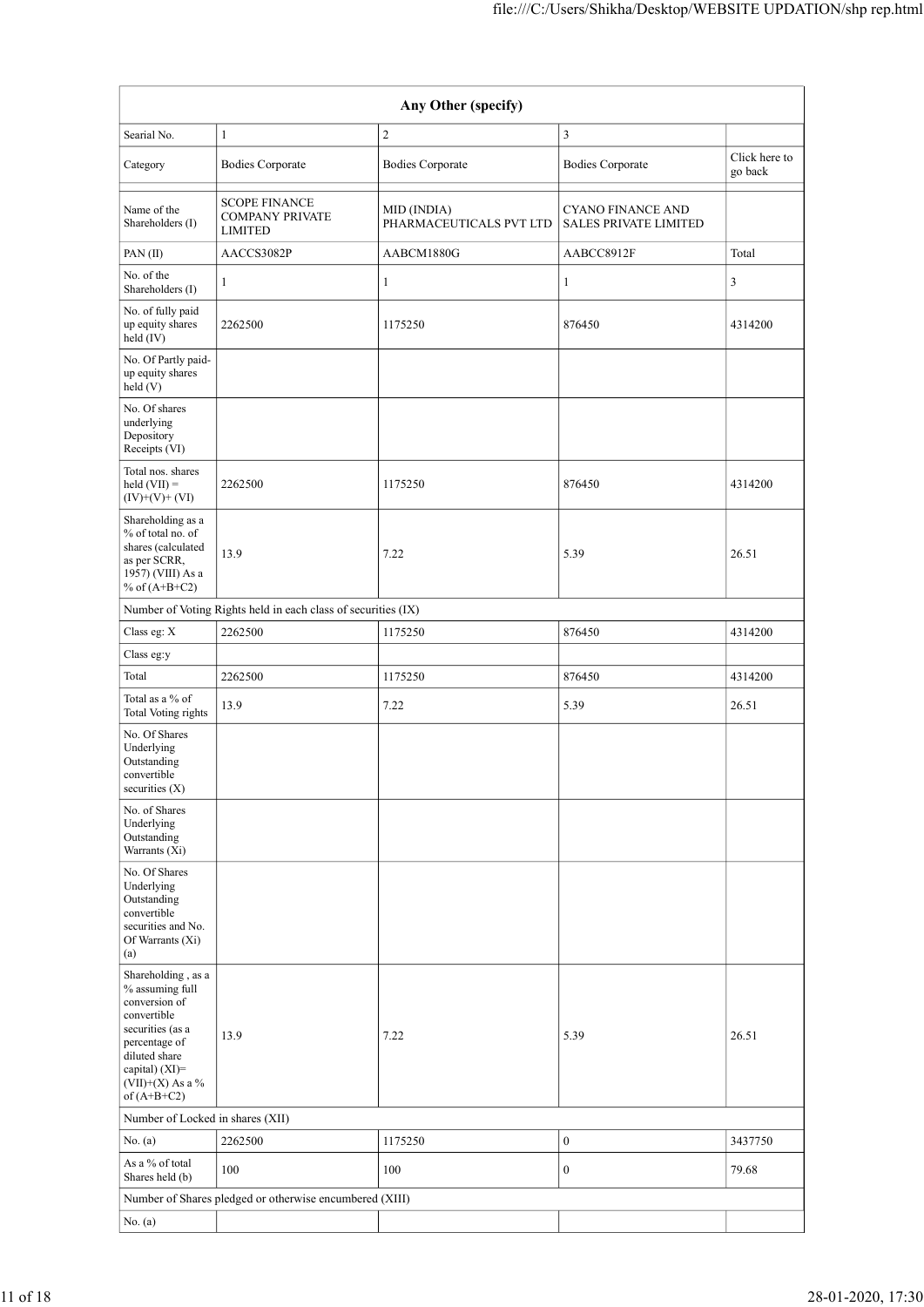|                                       |         |         | file:///C:/Users/Shikha/Desktop/WEBSITE UPDATION/shp rep.html |         |
|---------------------------------------|---------|---------|---------------------------------------------------------------|---------|
|                                       |         |         |                                                               |         |
| As a $\%$ of total<br>Shares held (b) |         |         |                                                               |         |
| Number of equity<br>shares held in    | 2262500 | 1175250 | 876450                                                        | 4314200 |
| dematerialized<br>form (XIV)          |         |         |                                                               |         |
| Reason for not providing PAN          |         |         |                                                               |         |
| Reason for not<br>providing PAN       |         |         |                                                               |         |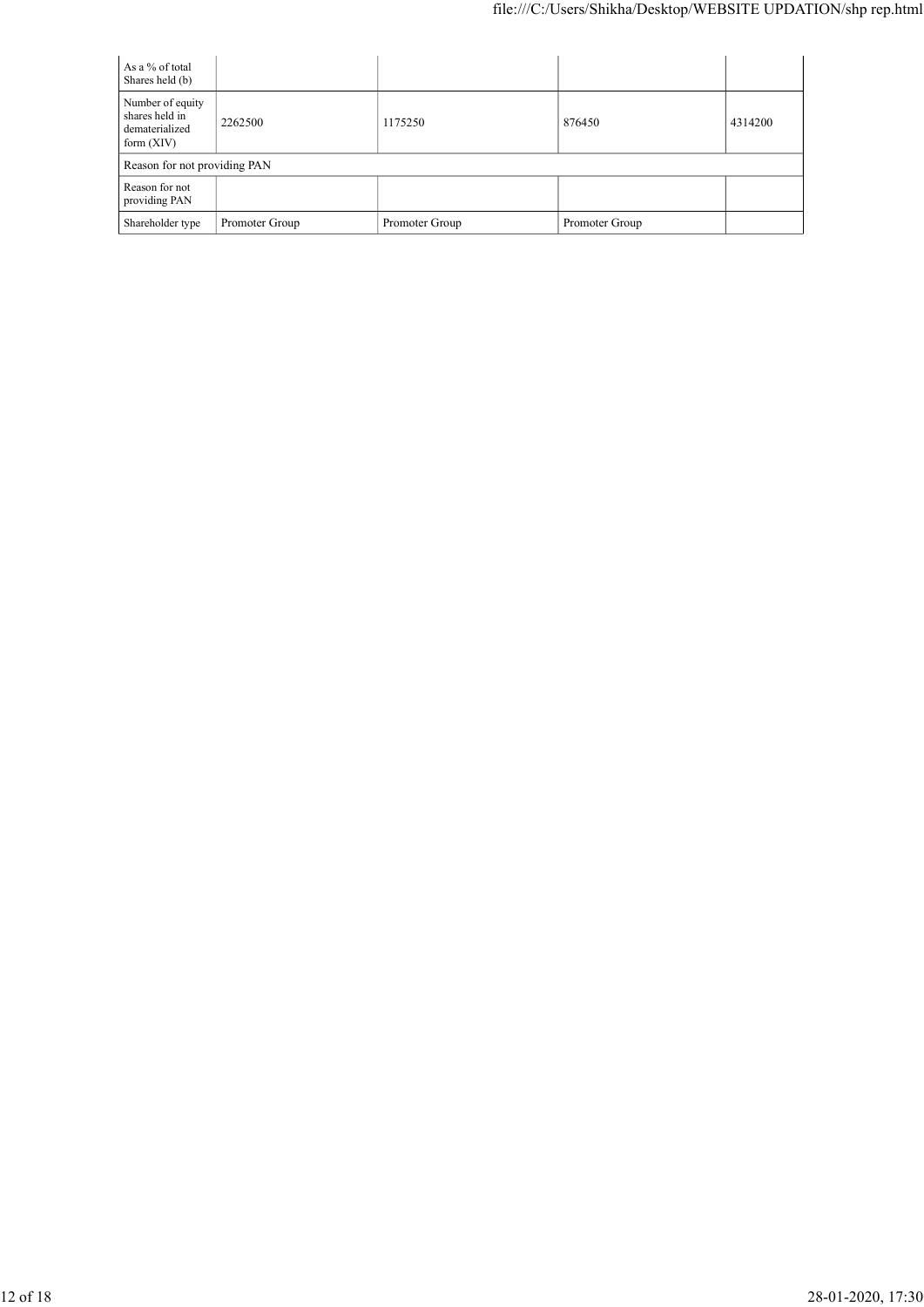|                                                                                                                                                                    |                                                               |                  | file:///C:/Users/Shikha/Desktop/WEBSITE UPDATION/shp rep.html                                     |                       |
|--------------------------------------------------------------------------------------------------------------------------------------------------------------------|---------------------------------------------------------------|------------------|---------------------------------------------------------------------------------------------------|-----------------------|
|                                                                                                                                                                    |                                                               |                  | Individuals - ii. Individual shareholders holding nominal share capital in excess of Rs. 2 lakhs. |                       |
| Searial No.                                                                                                                                                        | $\mathbf{1}$                                                  | $\overline{c}$   | $\vert 3 \vert$                                                                                   |                       |
| Name of the<br>Shareholders (I)                                                                                                                                    | TEJAL KEYUR SHAH                                              | VANDANA GUPTA    | KISHOR HIMMATSINH JHALA                                                                           | Click here to go back |
| PAN(II)<br>No. of fully paid                                                                                                                                       | BQOPS9870H                                                    | ABIPG3856D       | AAEPJ4098F                                                                                        | Total                 |
| up equity shares<br>held (IV)                                                                                                                                      | 257721                                                        | 250000           | 198131                                                                                            | 705852                |
| No. Of Partly paid-<br>up equity shares<br>$\text{held}(V)$                                                                                                        |                                                               |                  |                                                                                                   |                       |
| No. Of shares<br>underlying<br>Depository<br>Receipts (VI)                                                                                                         |                                                               |                  |                                                                                                   |                       |
| Total nos. shares<br>$\text{held (VII)} =$<br>$(IV)+(V)+(VI)$                                                                                                      | 257721                                                        | 250000           | 198131                                                                                            | 705852                |
| $\begin{array}{c} \mbox{Shareholding as a}\\ \mbox{``6 of total no. of} \end{array}$<br>shares (calculated<br>as per SCRR,<br>1957) (VIII) As a<br>$%$ of (A+B+C2) | 1.58                                                          | 1.54             | 1.22                                                                                              | 4.34                  |
|                                                                                                                                                                    | Number of Voting Rights held in each class of securities (IX) |                  |                                                                                                   |                       |
| Class eg: $\mathbf X$                                                                                                                                              | 257721                                                        | 250000           | 198131                                                                                            | 705852                |
| $\rm Class$ eg:y                                                                                                                                                   |                                                               |                  |                                                                                                   |                       |
| Total<br>Total as a $\%$ of                                                                                                                                        | 257721                                                        | 250000           | 198131                                                                                            | 705852                |
| Total Voting rights<br>No. Of Shares                                                                                                                               | 1.58                                                          | 1.54             | 1.22                                                                                              | 4.34                  |
| Underlying<br>Outstanding<br>convertible<br>securities (X)                                                                                                         |                                                               |                  |                                                                                                   |                       |
| No. of Shares<br>Underlying<br>Outstanding<br>Warrants (Xi)                                                                                                        |                                                               |                  |                                                                                                   |                       |
| No. Of Shares<br>Underlying<br>Outstanding<br>convertible<br>securities and No.                                                                                    |                                                               |                  |                                                                                                   |                       |
| Of Warrants (Xi)<br>$\left( \text{a}\right)$                                                                                                                       |                                                               |                  |                                                                                                   |                       |
| Shareholding , as a<br>$\%$ assuming full<br>conversion of<br>convertible                                                                                          |                                                               |                  |                                                                                                   |                       |
| securities (as a<br>percentage of<br>diluted share<br>capital) (XI)=<br>$(VII)+(X)$ As a %                                                                         | 1.58                                                          | 1.54             | 1.22                                                                                              | 4.34                  |
| of $(A+B+C2)$<br>Number of Locked in shares (XII)                                                                                                                  |                                                               |                  |                                                                                                   |                       |
| No. $(a)$                                                                                                                                                          | $\boldsymbol{0}$                                              | $\boldsymbol{0}$ | $\boldsymbol{0}$                                                                                  | $\boldsymbol{0}$      |
| As a % of total<br>Shares held (b)                                                                                                                                 | $\boldsymbol{0}$                                              | 0                | $\boldsymbol{0}$                                                                                  | $\boldsymbol{0}$      |
| Number of equity<br>shares held in<br>dematerialized                                                                                                               | 257721                                                        | $200300\,$       | 198131                                                                                            | 656152                |
| form (XIV)<br>Reason for not providing PAN                                                                                                                         |                                                               |                  |                                                                                                   |                       |
| Reason for not                                                                                                                                                     |                                                               |                  |                                                                                                   |                       |
| providing PAN                                                                                                                                                      |                                                               |                  |                                                                                                   |                       |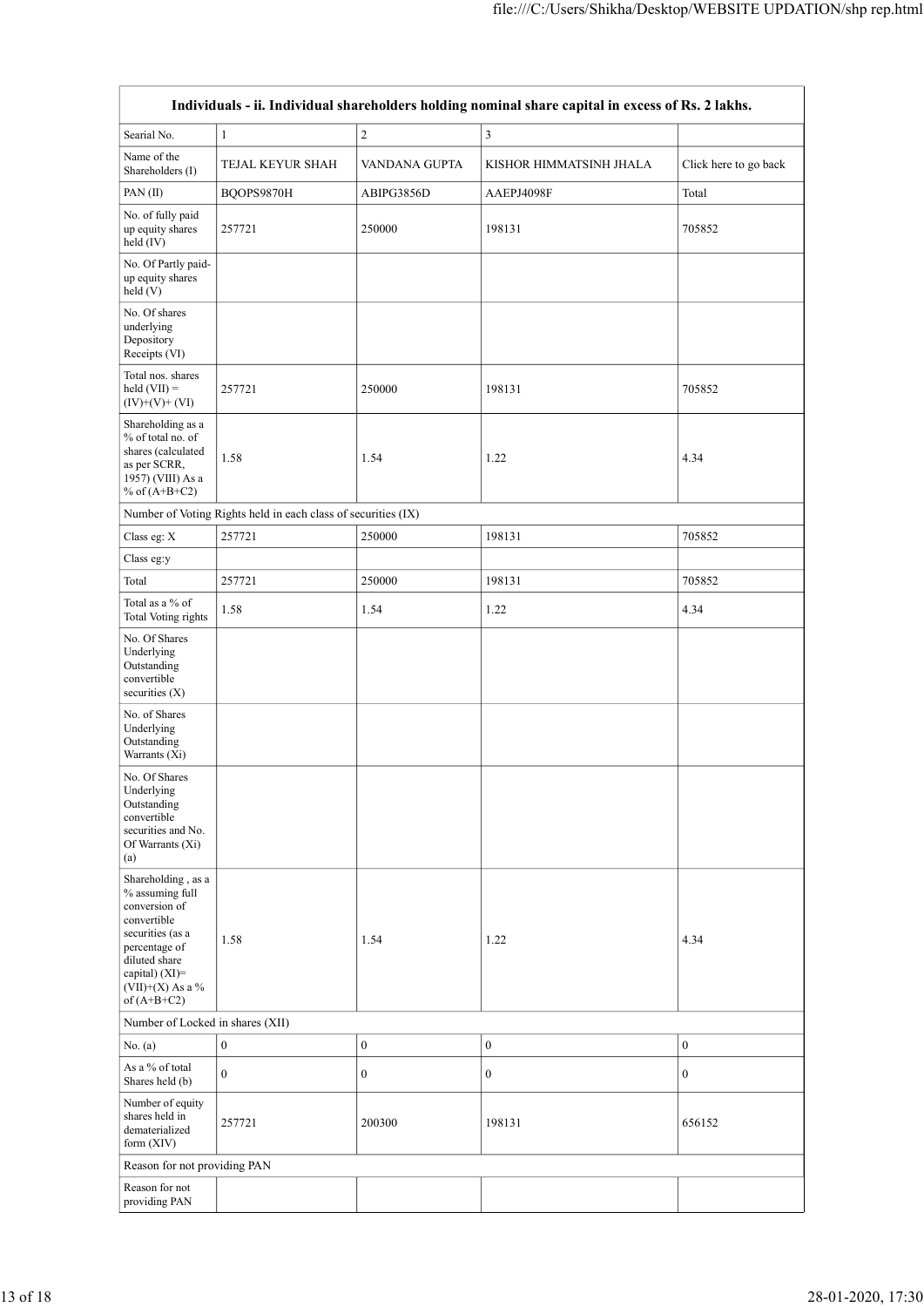|                                                                                                                                                                                         |                                                     |                                                               |                                                                 | file:///C:/Users/Shikha/Desktop/WEBSITE UPDATION/shp rep.html |                     |                                     |                                 |
|-----------------------------------------------------------------------------------------------------------------------------------------------------------------------------------------|-----------------------------------------------------|---------------------------------------------------------------|-----------------------------------------------------------------|---------------------------------------------------------------|---------------------|-------------------------------------|---------------------------------|
|                                                                                                                                                                                         |                                                     |                                                               |                                                                 |                                                               |                     |                                     |                                 |
|                                                                                                                                                                                         |                                                     |                                                               | Any Other (specify)                                             |                                                               |                     |                                     |                                 |
| Searial No.                                                                                                                                                                             | $\mathbf{1}$                                        | $\sqrt{2}$                                                    | $\vert 3 \vert$                                                 | $\overline{4}$                                                | $\sqrt{5}$          | 6                                   | $\boldsymbol{7}$                |
| Category                                                                                                                                                                                | <b>Bodies Corporate</b>                             | <b>Bodies Corporate</b>                                       | <b>Bodies Corporate</b>                                         | <b>Bodies Corporate</b>                                       | Bodies<br>Corporate | Non-<br>Resident<br>Indian<br>(NRI) | Overseas<br>Corporate<br>Bodies |
| Category / More<br>than 1 percentage                                                                                                                                                    | More than 1<br>percentage of<br>shareholding        | More than 1<br>percentage of<br>shareholding                  | More than 1<br>percentage of<br>shareholding                    | More than 1<br>percentage of<br>shareholding                  | Category            | Category                            | Category                        |
| Name of the<br>Shareholders (I)                                                                                                                                                         | <b>STARLINE</b><br><b>EQUIFIN</b><br><b>PRIVATE</b> | ${\rm LIBRA}$<br><b>HEALTHCARE</b><br><b>PRIVATE</b>          | $\operatorname{KSL}$ AND<br><b>INDUSTRIES</b><br><b>LIMITED</b> | GOM<br><b>INDUSTRIES</b><br><b>LTD</b>                        |                     |                                     |                                 |
| PAN(II)                                                                                                                                                                                 | <b>LIMITED</b><br>AAOCS9781K                        | <b>LIMITED</b><br>AABCL8593P                                  | AAACK4722E                                                      | AAACG6282F                                                    |                     |                                     |                                 |
| No. of the<br>Shareholders (I)                                                                                                                                                          | $\mathbf{1}$                                        |                                                               | 1                                                               | $\mathbf{1}$                                                  | 85                  | 168                                 | 1                               |
| No. of fully paid<br>up equity shares<br>held (IV)                                                                                                                                      | 1850800                                             | 850000                                                        | 308065                                                          | 180800                                                        | 3427113             | 174536                              | 65800                           |
| No. Of Partly paid-<br>up equity shares<br>$\text{held}(V)$                                                                                                                             |                                                     |                                                               |                                                                 |                                                               |                     |                                     |                                 |
| No. Of shares<br>underlying<br>Depository<br>Receipts (VI)                                                                                                                              |                                                     |                                                               |                                                                 |                                                               |                     |                                     |                                 |
| Total nos. shares<br>$held (VII) =$<br>$(IV)+(V)+(VI)$                                                                                                                                  | 1850800                                             | 850000                                                        | 308065                                                          | 180800                                                        | 3427113             | 174536                              | 65800                           |
| Shareholding as a<br>$\%$ of total no. of<br>shares (calculated<br>as per SCRR,                                                                                                         | 11.37                                               | 5.22                                                          | 1.89                                                            | 1.11                                                          | 21.06               | 1.07                                | 0.4                             |
| 1957) (VIII) As a<br>% of $(A+B+C2)$                                                                                                                                                    |                                                     |                                                               |                                                                 |                                                               |                     |                                     |                                 |
|                                                                                                                                                                                         |                                                     | Number of Voting Rights held in each class of securities (IX) |                                                                 |                                                               |                     |                                     |                                 |
| Class eg: $\mathbf X$<br>Class $\mathrm{eg}\mathrm{:}y$                                                                                                                                 | 1850800                                             | 850000                                                        | 308065                                                          | 180800                                                        | 3427113             | 174536                              | 65800                           |
| Total                                                                                                                                                                                   | 1850800                                             | 850000                                                        | 308065                                                          | 180800                                                        | 3427113             | 174536                              | 65800                           |
| Total as a $\%$ of<br>Total Voting rights                                                                                                                                               | 11.37                                               | 5.22                                                          | 1.89                                                            | $1.11\,$                                                      | 21.06               | $1.07\,$                            | 0.4                             |
| No. Of Shares<br>Underlying<br>Outstanding<br>convertible<br>securities (X)                                                                                                             |                                                     |                                                               |                                                                 |                                                               |                     |                                     |                                 |
| No. of Shares<br>Underlying<br>Outstanding<br>Warrants (Xi)                                                                                                                             |                                                     |                                                               |                                                                 |                                                               |                     |                                     |                                 |
| No. Of Shares<br>Underlying<br>Outstanding<br>convertible<br>securities and No.<br>Of Warrants (Xi)<br>(a)                                                                              |                                                     |                                                               |                                                                 |                                                               |                     |                                     |                                 |
| Shareholding, as a<br>$\%$ assuming full<br>conversion of<br>convertible<br>securities (as a<br>percentage of<br>diluted share<br>capital) (XI)=<br>$(VII)+(X)$ As a %<br>of $(A+B+C2)$ | 11.37                                               | 5.22                                                          | 1.89                                                            | 1.11                                                          | 21.06               | 1.07                                | 0.4                             |
|                                                                                                                                                                                         |                                                     |                                                               |                                                                 |                                                               |                     |                                     |                                 |
| Number of Locked in shares (XII)                                                                                                                                                        |                                                     |                                                               |                                                                 |                                                               |                     |                                     |                                 |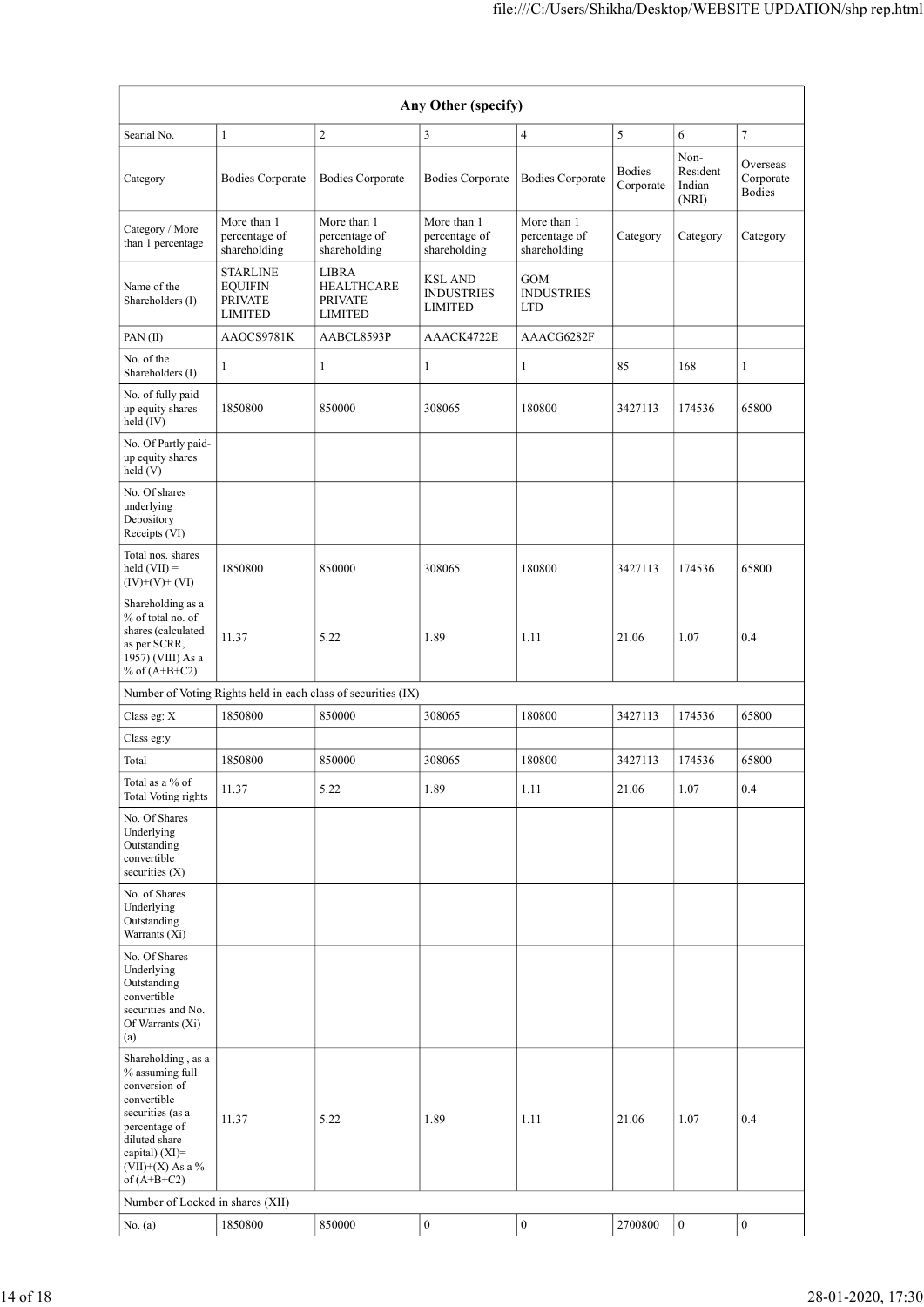|                                       |                              |         |                  | file:///C:/Users/Shikha/Desktop/WEBSITE UPDATION/shp rep.html |         |                |                  |
|---------------------------------------|------------------------------|---------|------------------|---------------------------------------------------------------|---------|----------------|------------------|
|                                       |                              |         |                  |                                                               |         |                |                  |
| As a $\%$ of total<br>Shares held (b) | 100                          | $100\,$ | $\boldsymbol{0}$ | $\boldsymbol{0}$                                              | 78.81   | $\overline{0}$ | $\overline{0}$   |
| Number of equity<br>shares held in    |                              |         |                  |                                                               |         |                |                  |
| dematerialized<br>form (XIV)          | 1850800                      | 850000  | 306665           | 180800                                                        | 3329013 | 87936          | $\boldsymbol{0}$ |
|                                       | Reason for not providing PAN |         |                  |                                                               |         |                |                  |
|                                       |                              |         |                  |                                                               |         |                |                  |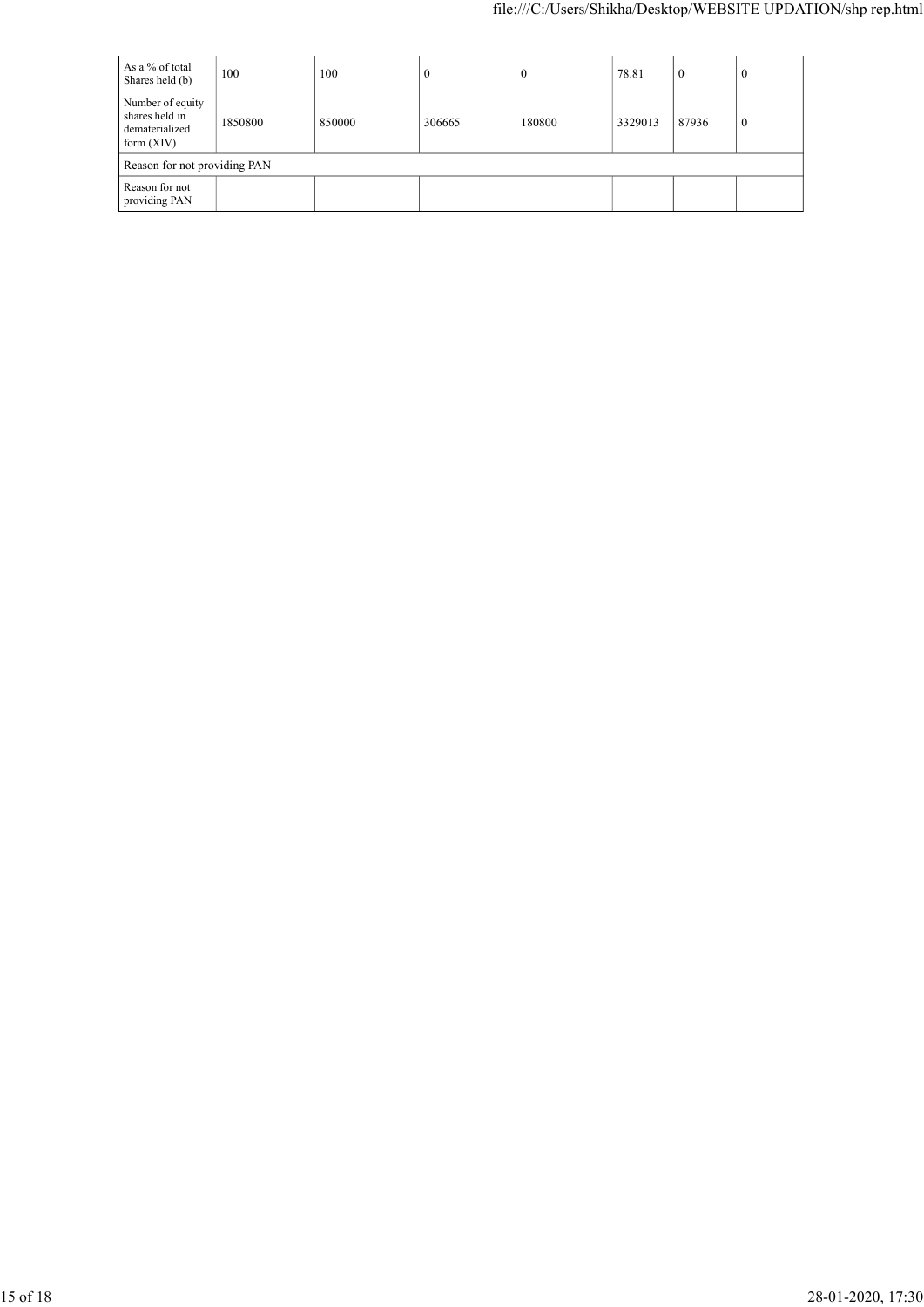|                                                                                                                         |                                                               | file:///C:/Users/Shikha/Desktop/WEBSITE UPDATION/shp rep.html |
|-------------------------------------------------------------------------------------------------------------------------|---------------------------------------------------------------|---------------------------------------------------------------|
|                                                                                                                         | Any Other (specify)                                           |                                                               |
| Searial No.                                                                                                             | $\,8\,$                                                       |                                                               |
| Category                                                                                                                | Clearing Members                                              |                                                               |
| Category / More<br>than 1 percentage                                                                                    | Category                                                      |                                                               |
| Name of the<br>Shareholders (I)                                                                                         |                                                               | Click here to go back                                         |
| PAN (II)                                                                                                                |                                                               | Total                                                         |
| No. of the<br>Shareholders (I)                                                                                          | 41                                                            | 295                                                           |
| No. of fully paid<br>up equity shares<br>$\text{held}(\text{IV})$                                                       | 100568                                                        | 3768017                                                       |
| No. Of Partly paid-<br>up equity shares<br>held (V)                                                                     |                                                               |                                                               |
| No. Of shares<br>underlying<br>Depository<br>Receipts (VI)                                                              |                                                               |                                                               |
| Total nos. shares<br>$held (VII) =$<br>$(IV)+(V)+(VI)$                                                                  | 100568                                                        | 3768017                                                       |
| Shareholding as a<br>$\%$ of total no. of<br>shares (calculated<br>as per SCRR,<br>1957) (VIII) As a<br>% of $(A+B+C2)$ | 0.62                                                          | 23.15                                                         |
|                                                                                                                         | Number of Voting Rights held in each class of securities (IX) |                                                               |
| Class eg: $\mathbf X$                                                                                                   | 100568                                                        | 3768017                                                       |
| Class $\mathrm{eg}\mathrm{:}y$                                                                                          |                                                               |                                                               |
| Total<br>Total as a $\%$ of                                                                                             | 100568<br>0.62                                                | 3768017<br>23.15                                              |
| <b>Total Voting rights</b><br>No. Of Shares                                                                             |                                                               |                                                               |
| Underlying<br>Outstanding<br>convertible<br>securities (X)                                                              |                                                               |                                                               |
| No. of Shares<br>Underlying<br>Outstanding<br>Warrants (Xi)                                                             |                                                               |                                                               |
| No. Of Shares<br>Underlying<br>Outstanding<br>convertible<br>securities and No.<br>Of Warrants (Xi)<br>(a)              |                                                               |                                                               |
| Shareholding, as a<br>$\%$ assuming full<br>conversion of<br>convertible                                                |                                                               |                                                               |
| securities (as a<br>percentage of<br>diluted share<br>capital) (XI)=<br>(VII)+(X) As a $\%$<br>of $(A+B+C2)$            | 0.62                                                          | 23.15                                                         |
| Number of Locked in shares (XII)                                                                                        |                                                               |                                                               |
| No. (a)                                                                                                                 | $\boldsymbol{0}$                                              | 2700800                                                       |
| As a $\%$ of total<br>Shares held (b)                                                                                   | $\boldsymbol{0}$                                              | 71.68                                                         |
| Number of equity<br>shares held in<br>dematerialized<br>form (XIV)                                                      | 100568                                                        | 3517517                                                       |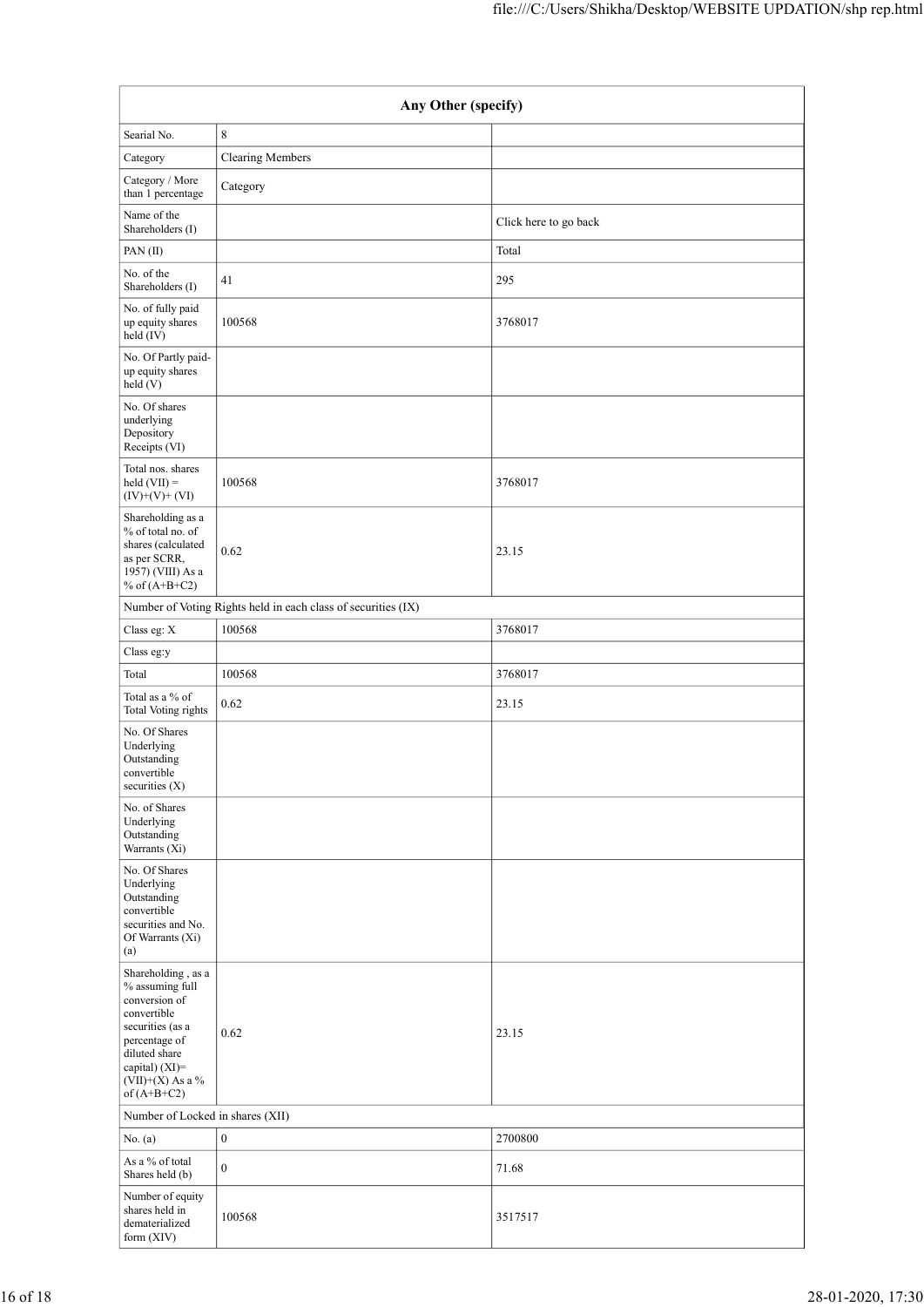| Reason for not providing PAN    |  |  |  |  |  |  |  |
|---------------------------------|--|--|--|--|--|--|--|
| Reason for not<br>providing PAN |  |  |  |  |  |  |  |